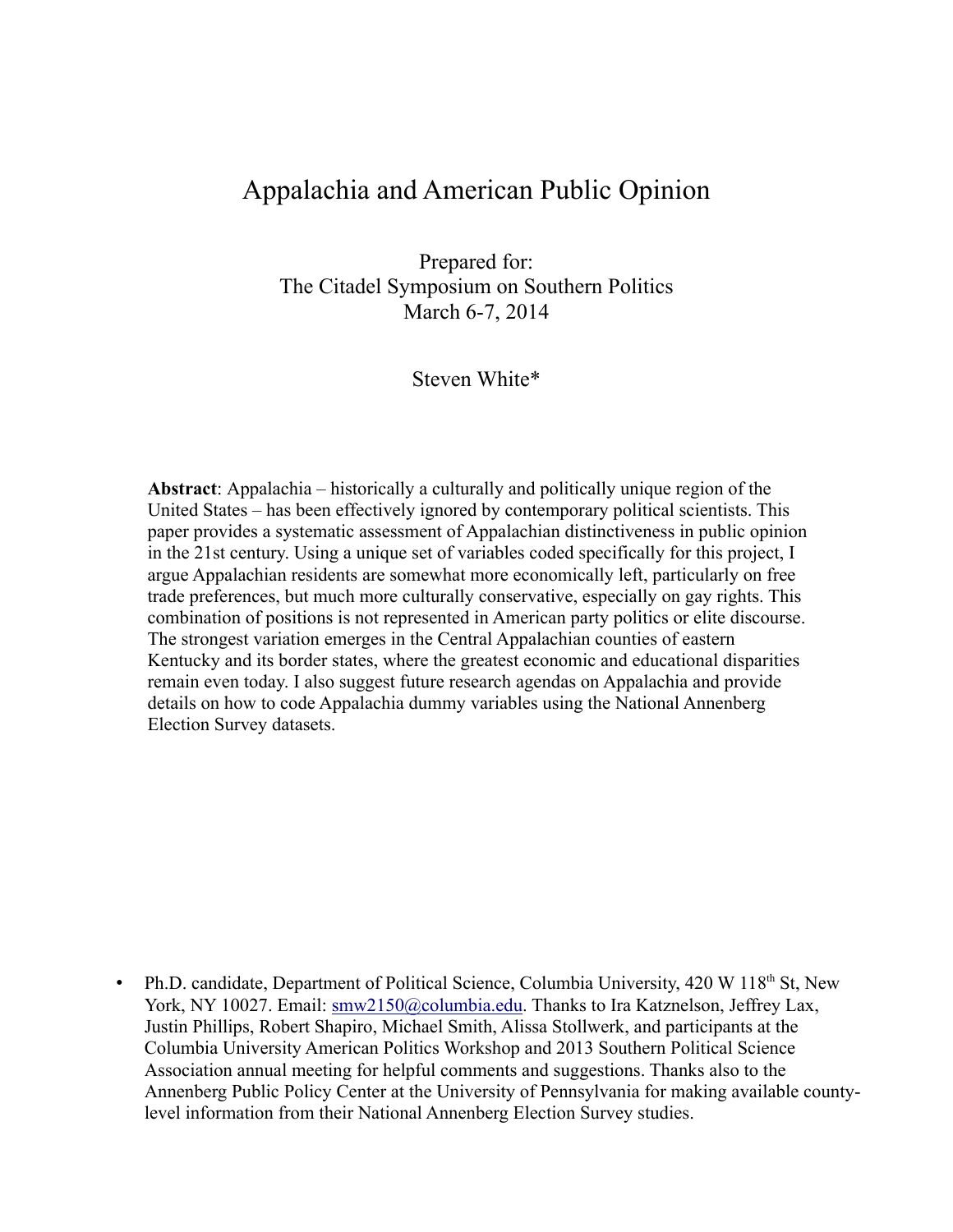Mountain Republicanism should give pause to those who speak enthusiastically about imminent party realignments, who spin theories about the rational character of party attachments, and who talk about setting up a two-party system as though it could be made to order like a suit of clothes. -V. O. Key, Jr., 19491

Two weeks ago 41 percent of Democratic primary voters in West Virginia picked a prison inmate in Texas over Obama; tonight, he's being given a run for his money in Kentucky by "uncommitted." -*The New Republic*, 20122

Appalachia "has been seen as both the essence of America and a place apart" (Williams 2002, 8). This is as true of political observers as anyone else. In his southern politics opus, Key gave the peculiar behavior of these mountain people – who insisted on voting Republican in the middle of the Solid South – only a few short pages of consideration (1949). In the most recent American presidential election, Appalachian antipathy to Barack Obama provided ample opportunities for political journalists to revisit the region's quirks, with accounts ranging from sympathy to perplexity (Coates 2012; MacGillis 2012; Potts 2012). Despite this revival of interest in the media, however, political scientists since Key have almost entirely ignored the 25 million residents of Appalachia. Despite calls for the discipline to pay attention to growing inequality in America (APSA Task Force on Inequality and American Democracy) – and the existence of a robust literature on the politics of the American South (Black and Black 1992; Black and Black 2002; Kousser 2010) – Appalachia has somehow remained a place apart for scholars of American politics.

This paper has two goals. First, I make the general case that the discipline of political science should pay more attention to Appalachia. This will benefit the discipline generally, and the American politics subfield particularly, in several ways. Appalachia provides a new focus for scholars of

<sup>1</sup> Key 1949, 285

<sup>2</sup> MacGillis 2012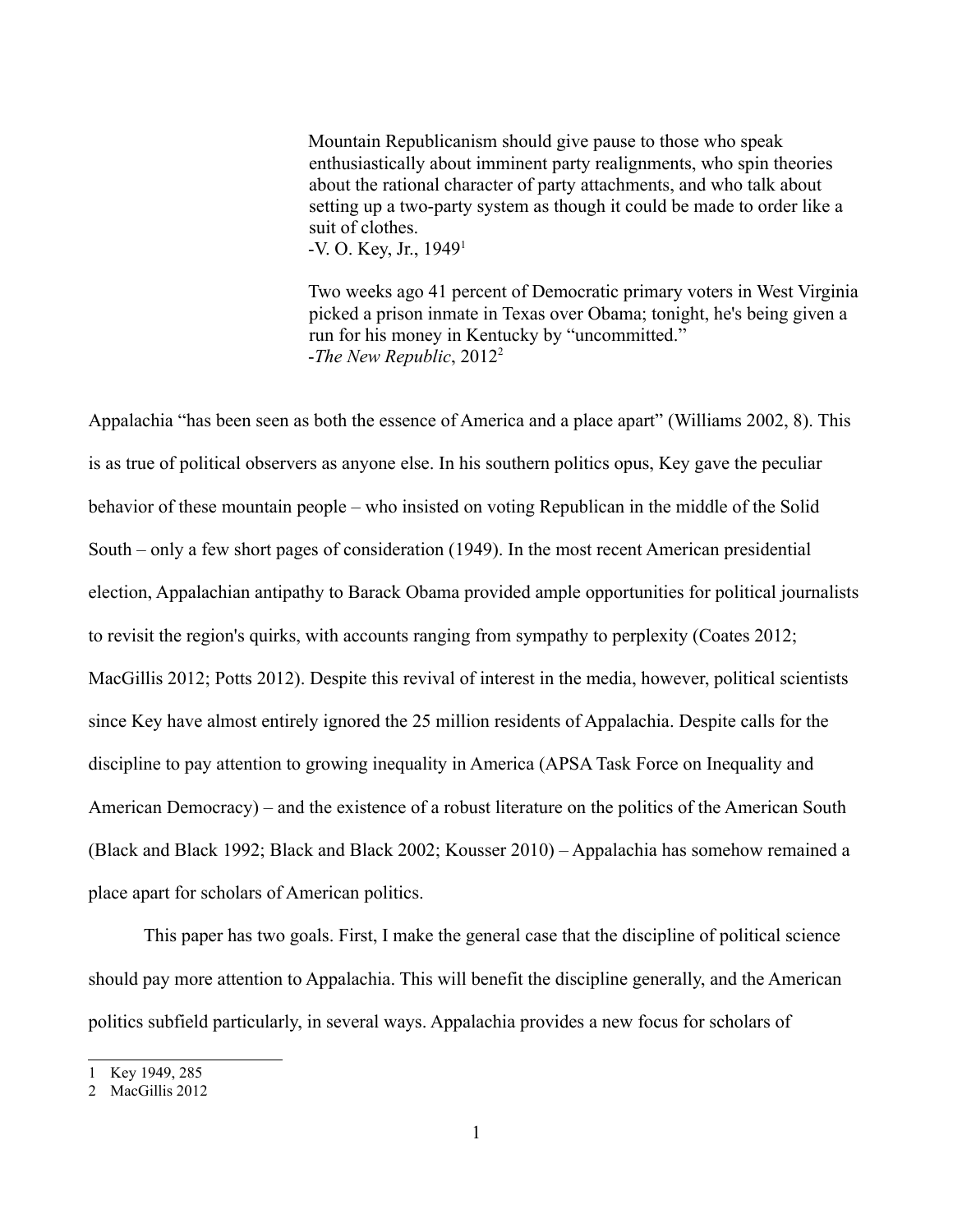inequality and scholars of southern politics, as well as a new case of political attitudes that do not neatly fit into the shape of contemporary ideological polarization. The region also proves to be interesting for scholars of individual-level trade preferences interested in cultural determinants of antitrade sentiments.

I then turn to a series of hypotheses about public opinion in Appalachia, which I test with a unique set of regional variables coded specifically for this project. In doing so, I provide an initial empirical assessment of attitudes in the region. In particular, I link *economic* issues of labor, trade preferences, and healthcare to *social* issues of gay rights, abortion, and affect towards religious minorities. I demonstrate that Appalachian residents in general are somewhat more to the left economically, particularly on free trade, but are vastly more culturally conservative than residents elsewhere in the country. This combination of issue preferences is not represented by American party politics. The strongest variation emerges in the counties of Central Appalachia, where the greatest levels of poverty and isolation remain.

As will be seen, researching public opinion in Appalachia comes with several hurdles. Methodologically, it requires data that is representative at the county level, which most national opinion surveys are not. Normatively, it is tricky to navigate the line between a careful empirical assessment and a portrayal that might come closer to stereotyping (as described in the next section, this is something media accounts have likewise faced). This paper uses a unique set of Appalachia variables coded using restricted county-level identifiers from the National Annenberg Election Survey data to overcome the first hurdle. In offering a careful assessment of the remaining regional effect once various compositional differences are accounted for, this paper hopes to be respectful of the second hurdle as well (I return to this issue in the conclusion).

I begin by providing a brief historical background on Appalachia, particularly through the lens of how the media has constructed the region for the rest of the nation. I then turn to a literature review,

2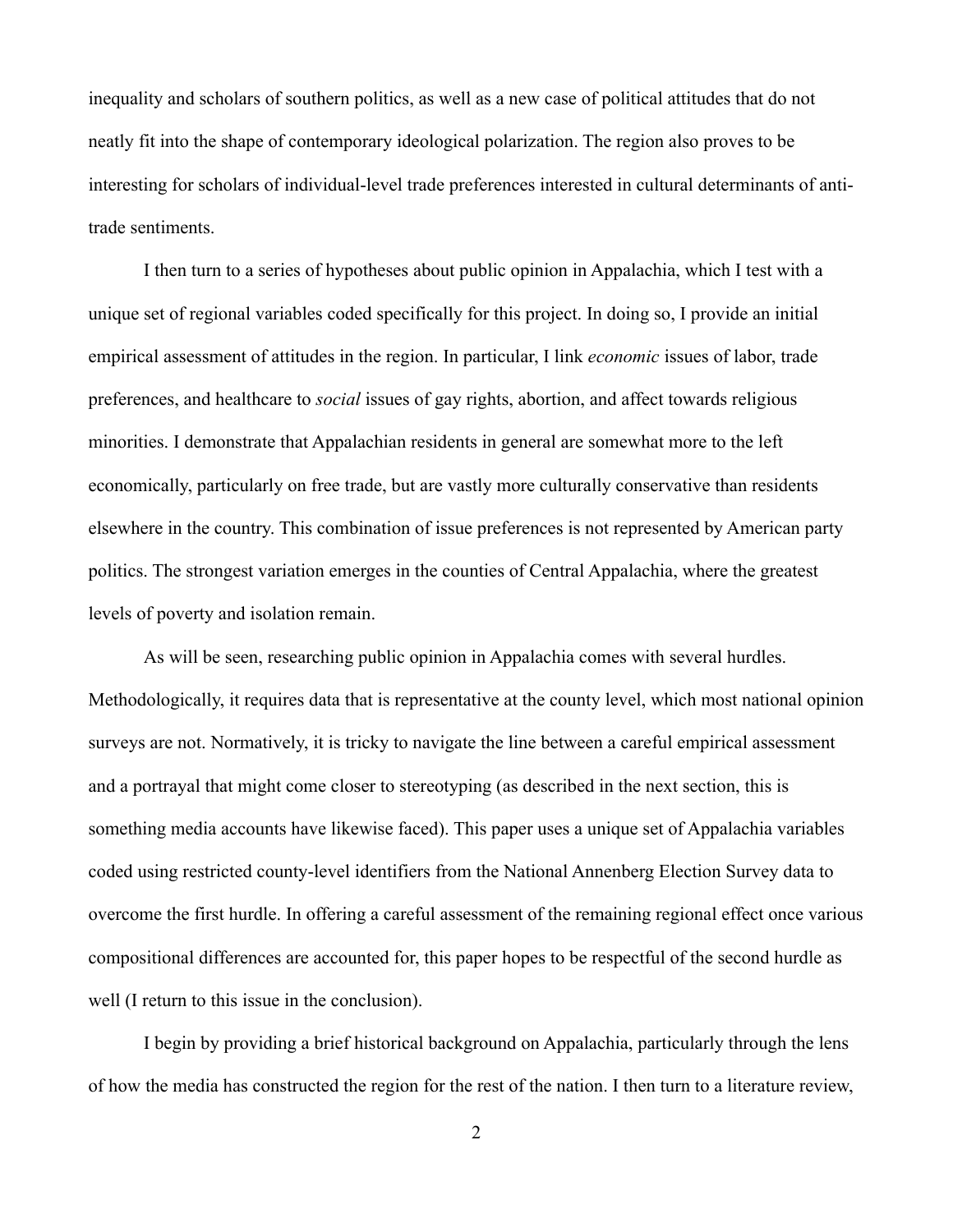primarily highlighting how Appalachia has been largely ignored by political scientists, as well as highlighting what studying the region might add to the discipline. I then turn to a series of hypotheses derived from this background. Using the survey data described, I test these hypotheses, and in doing so present the first empirical overview of contemporary Appalachian political attitudes. I conclude by relating these results to the broader theoretical concerns of political scientists, both in the American politics subfield and beyond. Several potential theoretical and methodological objections are then addressed in the Appendix.

#### **Historical Background: The Media and Appalachian Political Development**

The media has always played a role in defining Appalachia for those outside the region, beginning in the aftermath of the Civil War. During the war, whites in the Appalachian counties of the South were mixed in their feelings about the Confederacy. The black population of antebellum Appalachia was only about 10 percent, and while one in four white southerners overall owned slaves, in Appalachia probably fewer than one in ten did so. Many poorer Appalachian farmers resented wealthy slaveholding plantation owners, which led to pockets of pro-Union sentiment within the Confederate states, particularly in a cluster made up of southwestern Virginia, eastern Tennessee, and western North Carolina. Historical scholarship suggests about one-third of Appalachian whites were pro-Union, one third pro-Confederate, and a final third neutral (Straw 2006, 4-7). In the following decades, magazines like *Harper's* and *The Atlantic* began to publish stories of the "strange land and peculiar people" of the Appalachian mountains. The region was depicted by writers as "vastly out of step, culturally and economically, with the progressive trends of industrializing and urbanizing nineteenth-century America" (Billings et al. 1995, 1).

Yet industry was coming. Although historically agricultural, Appalachia eventually developed into a site for significant natural resource extraction. Technological advances, in conjunction with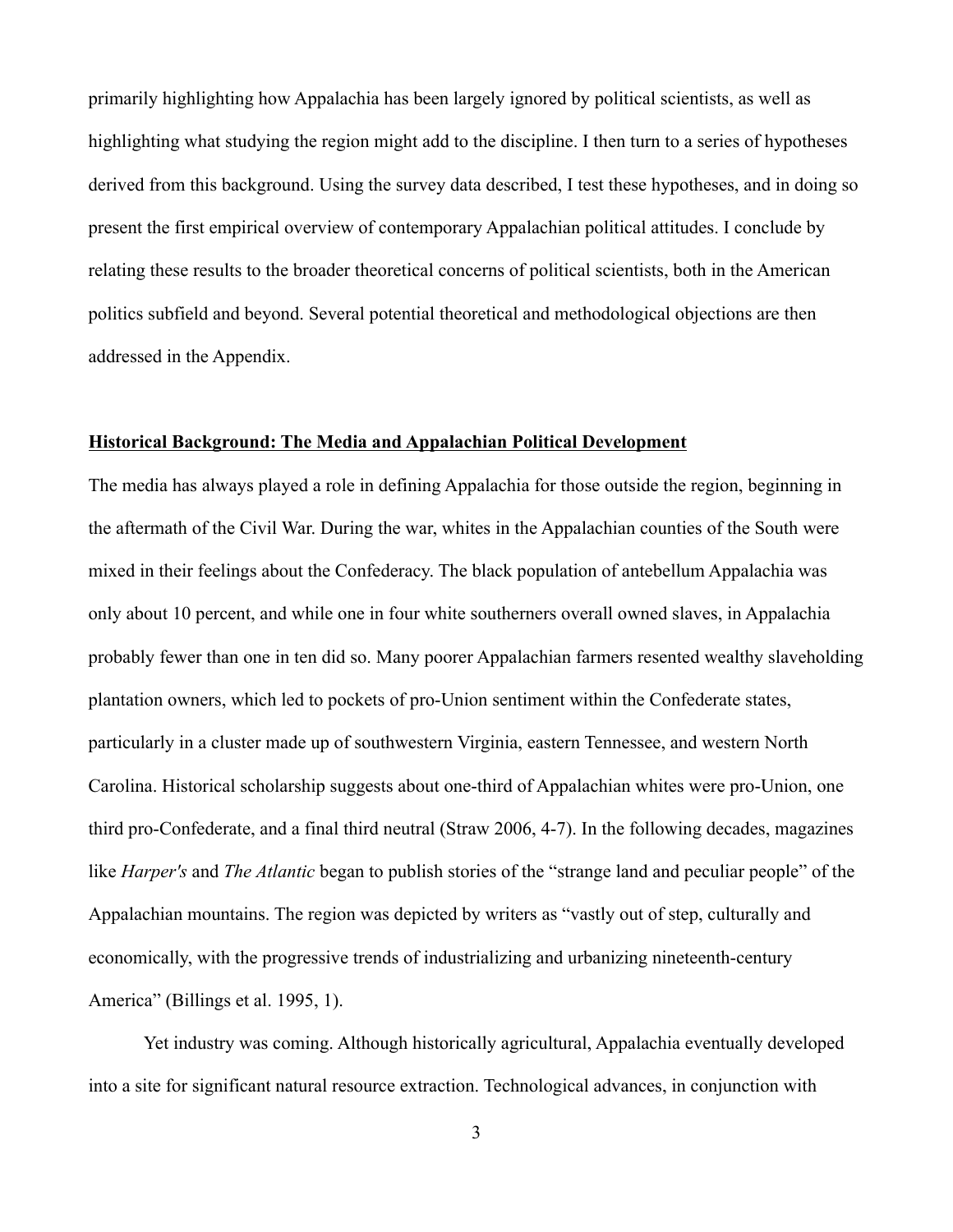national economic trends, led to a transformation of the Appalachian economy. Industrialization in the urban North created a vast market for coal and timber. Advances by mining companies allowed for much more intensive and deep forms of extraction than had been previously possible, while improvements in railroad and steam engine technology vastly expanded the ability to transport such materials out of the region (Shannon 2006, 70). By 1940, only about three-fifths of the labor force was agricultural (Ibid., 73).

Both New Deal policymaking and the economic boom caused by U.S. participation in World War II further propelled this trend. After the passage of the Wagner Act in 1935, union organizing, particularly in the coalfields of eastern Kentucky and West Virginia, began to strengthen (Straw 2006, 16). This was the institutional underpinning of such later events as the early 1970s coal miner strike depicted in *Harlan County, USA*, which won the Academy Award for best documentary in 1977. The Second World War was "a watershed in Appalachian migration" (Obermiller et al. 2006, 240) Many moved to Michigan to work in the auto industry. Ypsilanti, Michigan, for example, came to be known as "Ypsitucky" due to the large number of Appalachian residents from Kentucky and other states that migrated there. Such migration coincided with increased incidences of racial violence during the war, but there are different accounts of Appalachian migrants' role in this. Obermiller et al. argue the 1943 Detroit race riot was "popularly, and incorrectly" blamed on these migrants (Ibid., 244). Fraser's description of how different subsets of the working-class responded to discontent within the United Auto Workers, by contrast, seems to be less forgiving. "There were Appalachian migrants raised on fundamentalist religion and racism who, once in Detroit, were sometimes recruited into the ranks of the Black Legon and Ku Klux Klan and evinced a deep, almost racial-religious antipathy to the Polish Catholics of the city's industry" (Fraser 1989, 72)

However, Appalachia would not rise to the center of national political attention until the 1960s and the War on Poverty. At the start of the decade, slightly more than one in three Appalachian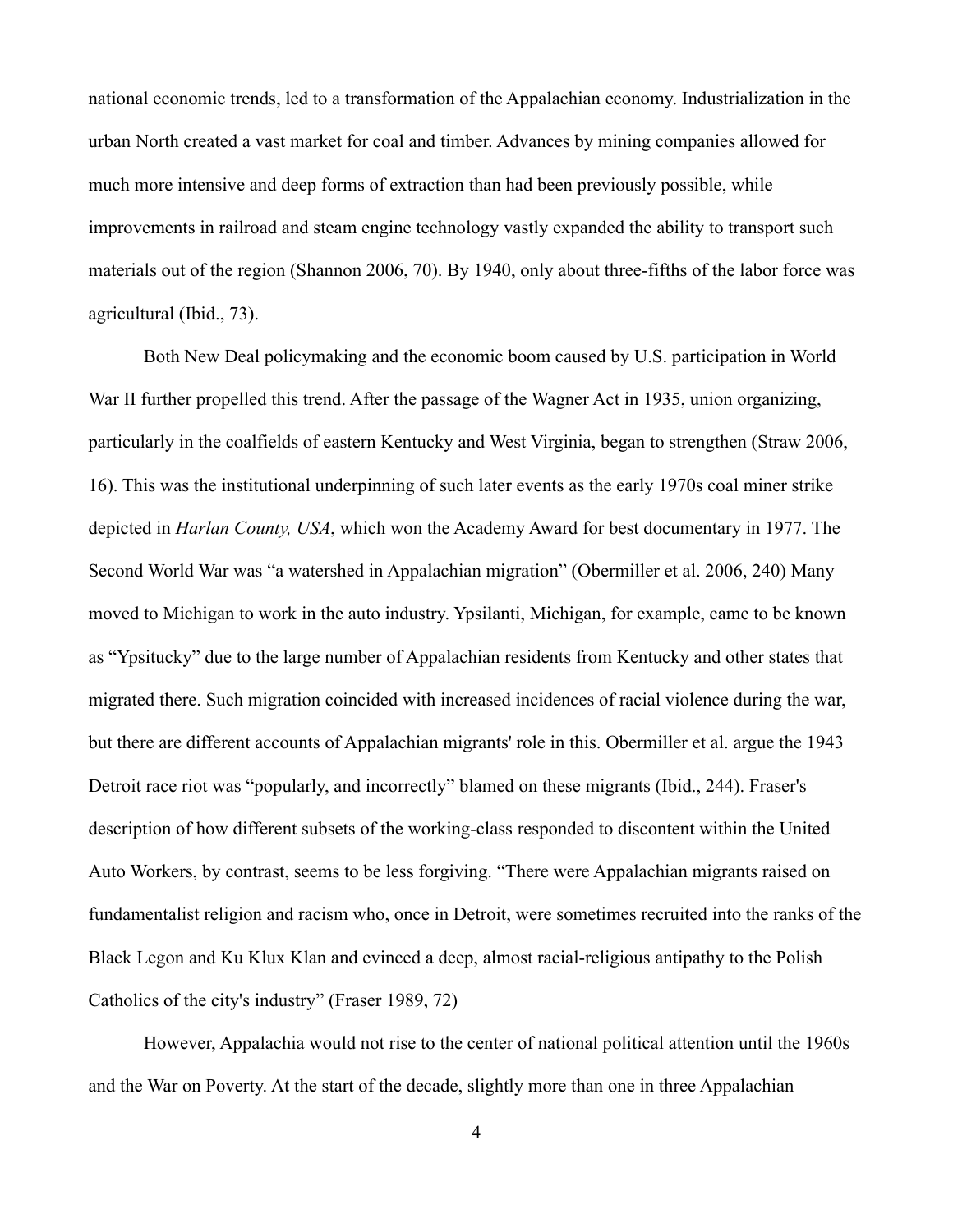residents had income levels below the poverty line, compared to one in five elsewhere (Shannon 2006, 75). The 1960 presidential election "heralded the beginning of an intensive media scrutiny of Appalachia, its economic problems, and its people." This led to news media and television program coverage of Appalachia's problems, which were "accurate in an aggregate economic context," but "resented by thousands of residents who did not like the way the media portrayed them as isolated, backward, ignorant and pathetically impoverished" (Straw 2006, 18). This political interest was matched by books like Harry Caudill's *Night Comes to the Cumberlands*, which brought Appalachia into further mainstream attention (Caudill 1962).

Appalachia again drew national political attention during the 2008 Democratic primary. During summer 2007, John Edwards made news by revisiting many of the Appalachia spots that were cast into the spotlight in the 1960s to highlight his campaign's focus on poverty. This coincided with Planned Parenthood's national conference in D.C., at which Barack Obama and Hillary Clinton spoke. Edwards sent his wife, Elizabeth Edwards, in his place. Although she was well-received by the audience, some feminist bloggers felt the Edwards campaign had slighted the pro-choice movement by the candidate's absence. This led to a debate within liberal circles about the relative merits of pro-choice and antipoverty advocacy within contemporary progressive politics, bringing Appalachia back to the attention of national liberals once again (Goldstein 2007).

Appalachia actually became much more prominent after Edwards's exit from the campaign. Starting with the primaries of certain Appalachian states, there began to be speculation that Senator Obama was faltering with white Democratic voters in Appalachia, who had seemed to flock to Senator Clinton in suspiciously high numbers. Although an Obama primary victory seemed increasingly unstoppable, Clinton defeated Obama by a 41 percentage points margin in West Virginia on May 13 and a 36 percentage points margin in Kentucky on May 20. Media coverage again again took up the issue of Obama's perceived difficulties in Appalachia in the run-up to the 2012 general election,

5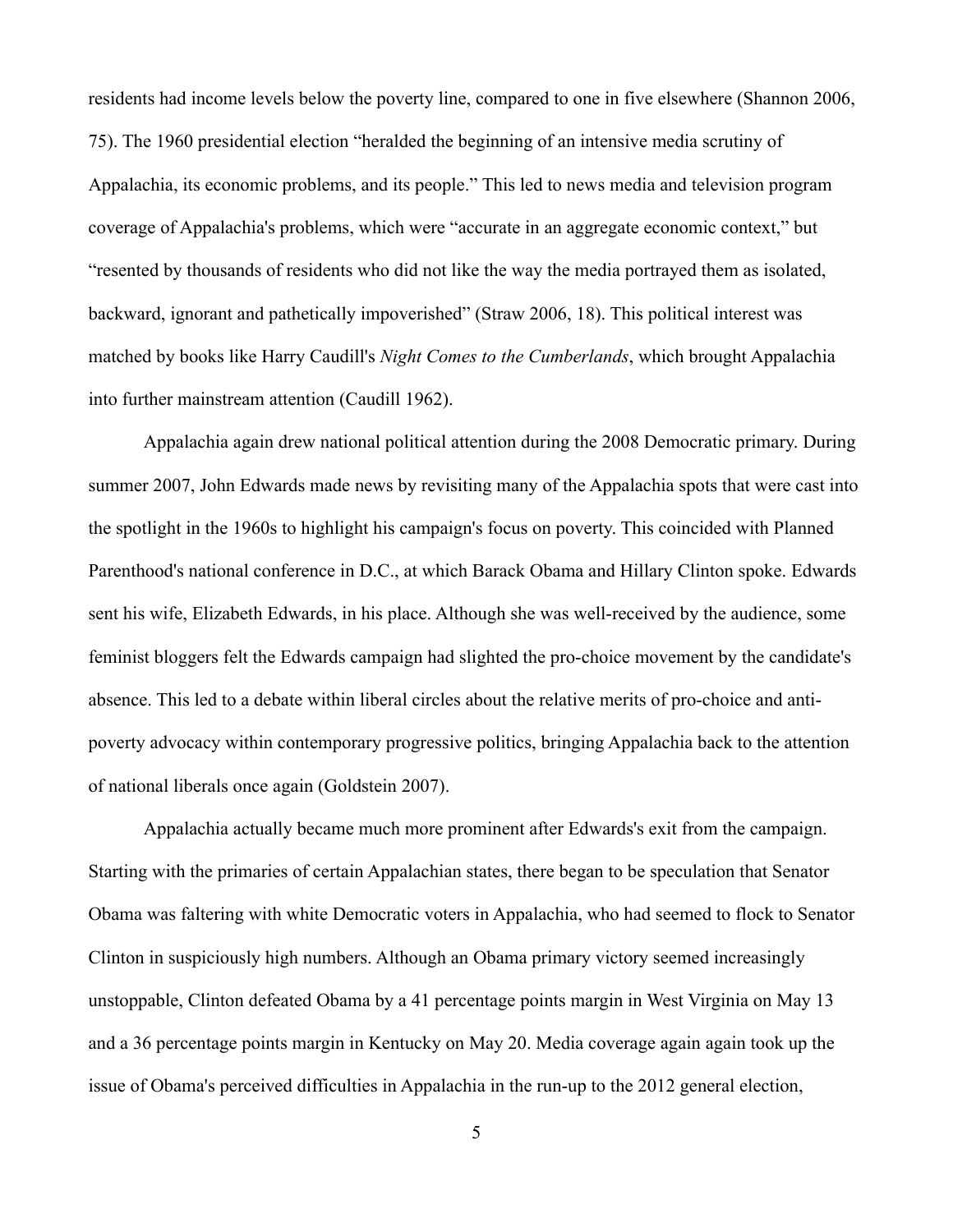suggesting these problems in "Hillary Country" might plague his reelection efforts (Seelye 2011).

Despite this renewed journalistic interest, however, political scientists have not been similarly attentive.

#### **Literature Review: Appalachian Politics in State and Nation?**

V. O. Key's *Southern Politics in State and Nation* is the definitive account of the Democratic Solid South in the 1940s. He does, however, dedicate one chapter to the then-fledgling southern Republican Party, and within that provides an interesting discussion of southern Appalachia with which to start. "It scarcely deserves the name of a party," Key wrote of the southern GOP. "It wavers somewhat between an esoteric cult on the order of a lodge and a conspiracy for plunder in accord with the accepted customs of our politics" (1949, 277) Along with black Republicans, presidential Republicans, and those individuals actually holding leadership positions within local Republican parties, one of Key's subsets of southern Republicans was the "mountain Republicans," principally concentrated in southwestern Virginia, western North Carolina, and eastern Tennessee (Ibid., 281). Tennessee's easternmost congressional district, for example, was represented by Republican Augustus H. Pettibone – who had fought in the Civil War as part of the Union Army – beginning on March 4, 1881, and has been held by Republicans ever since, even during the years of Democratic dominance.

Yet these Appalachian Republicans in the heart of the "solid" Democratic South were rather distinctive from the national GOP. "Traditional Republicanism in the hills has little in common with the manufacturing financial orientation of the party nationally," Key asserted. "To reflect faithfully its mountain constituencies the party would have to be more Populist than Republican in doctrine." Key also offered this assessment of how these mountain Republicans might complicate then-developing theories of partisan realignment. "Although the great issues of national politics are potent instruments for the formation of divisions among the voters, they meet their match in the inertia of traditional

6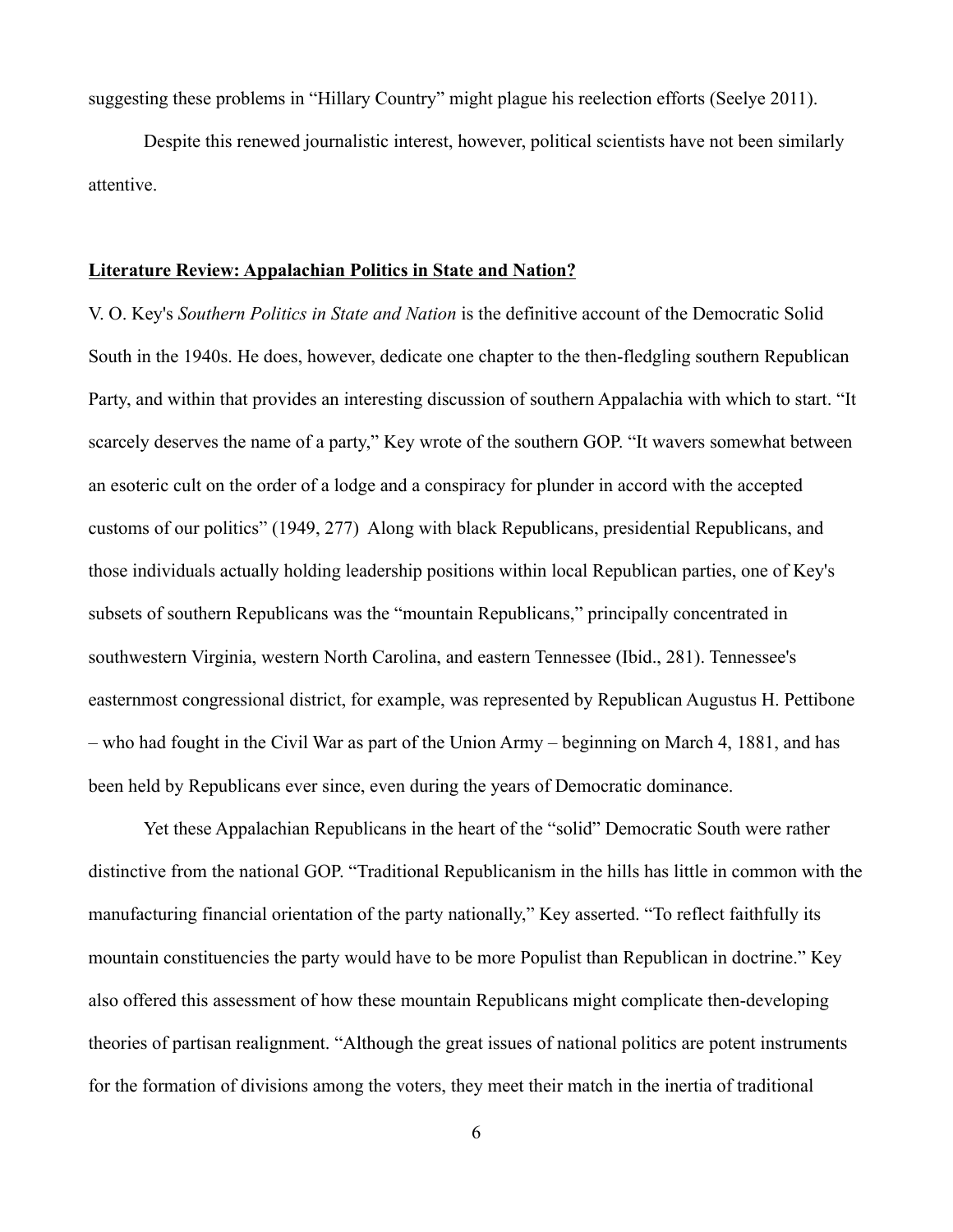partisan attachments formed generations ago," Key declared. "Present partisan affiliations tend to be as much the fortuitous result of events long past as the produce of cool calculation of interest in party policies of today" (Ibid., 285). Yet despite his normative commitments to a stronger two-party system (Ibid.) and a rational public (Key 1966), Key never went further than these few pages in explaining how Appalachia might complicate his analysis of southern, as well as national, politics.

While Key at least gave some attention to the region, contemporary political science research generally ignores Appalachia. There is a large literature on southern politics, but such research generally does not devote any attention to southern Appalachia. Kousser (2012), for example, offers a generally excellent overview of the southern politics literature, but in doing so neglects to mention Appalachia a single time. This is not a failure on his part, but rather a largely accurate reflection of work in the discipline (see also Black and Black 1992; Black and Black 2002). Indeed, it is reflective of my own work as well (White, forthcoming). Similarly, recent attention to the political ramifications of increasing income inequality has not brought Appalachia to the fore. To demonstrate this, I briefly review the last time the *American Political Science Review*, *American Journal of Political Science*, and *Journal of Politics* published an article dealing with the region in a substantive way.

The *American Political Science Review* has not published an article on the region since 1968, when Jaros et al. examined Appalachia as a "subculture" through which to complicate a then-emerging literature on the political socialization of children (e.g., Jennings and Niemi 1968). They collected data on almost all school children grades 5-12 in Knox County, Kentucky. They found the students to be more negative in their assessments of the President and more generally cynical in their outlook towards politics than children at the aggregate level, who research had suggested were more positive in their political orientation. They argued this was due to parental transmission of political values to their children and not the result of family structure, particularly the large number of children with absent fathers (Jaros et al. 1968).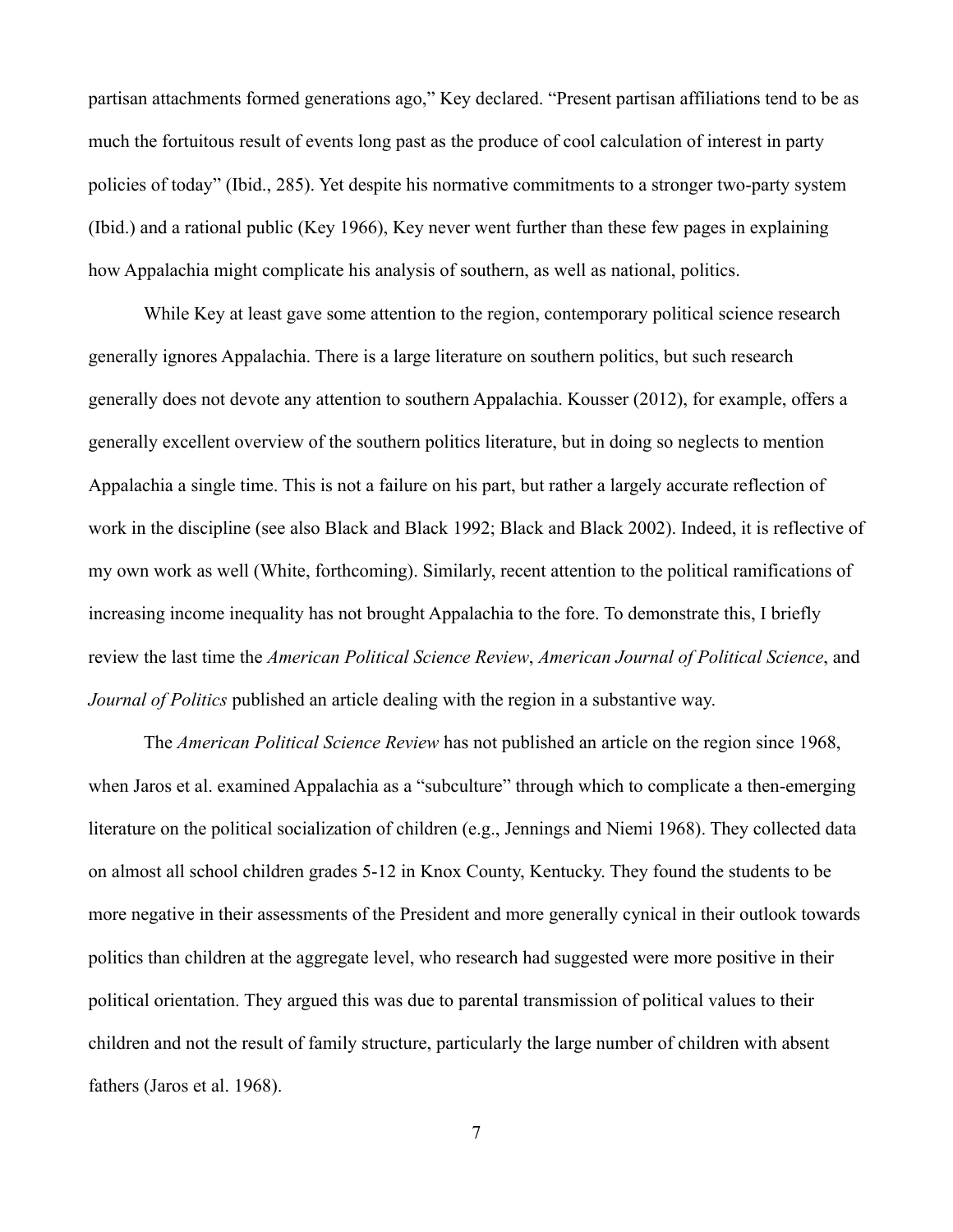The most recent *Journal of Politics* article dealing with Appalachia is from 1981, when Goodsell examined an unspecified Appalachian county welfare office (Goodsell 1981). The *American Journal of Political Science* fares somewhat better by this metric, as a 2000 article by Lublin and Voss explicitly attempts to model Appalachian variation separately in an analysis of state legislative elections in the South. However, this is not the main point of their paper, which is instead about racial redistricting and political realignment as causes for the Democratic Party's electoral woes in the area (Lublin and Voss 2000).

One outlier is important to note: John Gaventa's *Power and Powerlessness: Quiescence and Rebellion in an Appalachian Valley*. Gaventa's book takes Central Appalachia as its object of study, and uses the region and its people to assess broader theoretical debates about the varied faces of power, and in particular why the inequalities of the Central Appalachian valley he studies are largely met with quiescence, rather than rebellion, by the workers who live there (Gaventa 1980). It has become widely known within political science, yet I argue only in a limited way: When Gaventa's book is cited, it is usually cited as a theoretical account of rebellion/quiescence, the faces of power, etc., and *not* in a manner that is Appalachia-specific. In summary, then, while Gaventa's book is deeply insightful in several ways, it has not spawned a political science literature on Appalachia in its aftermath.

While there is a dearth of scholarship on Appalachia by political scientists, this is not true of other disciplines. However, while enlightening in many respects, these scholars naturally focus on different questions than a political scientist might. Many scholars working within the interdisciplinary framework of Appalachian Studies, for example, have examined folklore, music, and literature produced in – and inspired by – the region. Sociologists and historians come closer to the interests of political scientists, with research by Billings and Blee (2000), Eller (2008), and others looking relatively similar to work by American political development researchers.

However, this paper proposes a new research agenda that is distinctly political science in nature.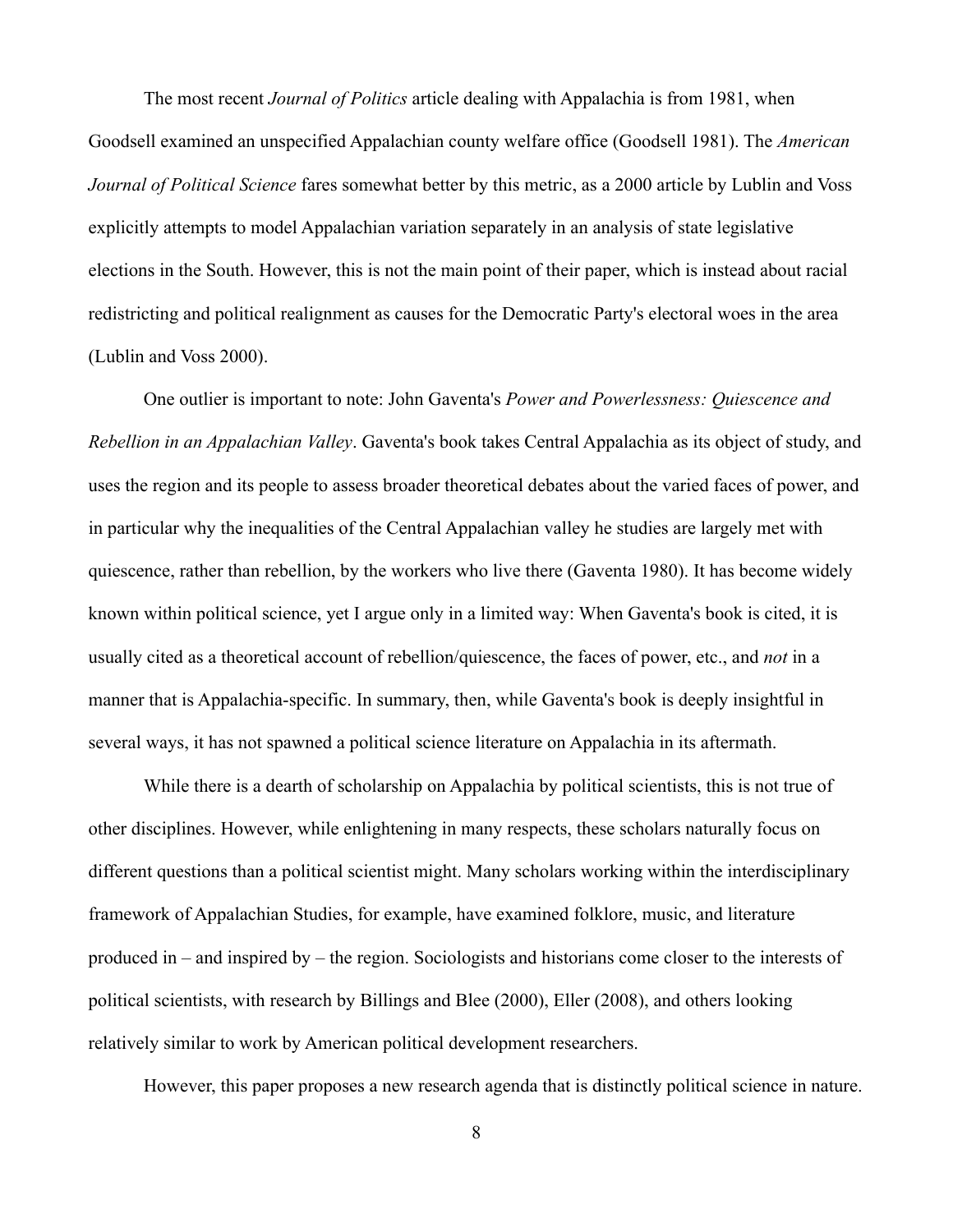I seek to provide an empirically grounded framework of Appalachian public opinion, which presently simply does not exist. While conjectures about Appalachian attitudes appear in the media, they are not backed up by county-level analysis of attitudes. I argue this is important for several reasons. First, and most generally, despite widespread understanding of how public opinion is often different in the South, there is no contemporary empirical work on Appalachian attitudes. As I will show, the size of Appalachian distinctiveness often eclipses southern distinctiveness. Second, public opinion Appalachia is an important case for those concerned with, among other things, the implementation and public reception of the Affordable Care Act. Kentucky stands out as the only rural, conservative state to be moving full steam ahead with implementation. Whether Appalachian attitudes might differ on issues related to health care is thus of clear concern to policymakers. Finally, as will be seen soon, Appalachia provides a theoretically interesting wrinkle for scholars of various subjects, including political tolerance and trade preferences. The latter, in particular, demonstrates the relevance of Appalachia to scholars beyond the realm of the American politics subfield, particularly scholars interested in the individual-level determinants of trade preferences.

### **Hypotheses**

This stylized overview of media coverage and Appalachian history, in conjunction with the discussion of how the region has been systematically understudied by political scientists, leads to a series of testable hypotheses about contemporary public opinion in the region. Taken together, tests of these hypotheses will help elucidate the degree to which political attitudes in Appalachia differ on economic and social issues, and how such differences might tie together.

**Hypothesis 1**: Appalachian residents will be more to the left economically than residents of other regions, once standard demographic and political control variables are accounted for.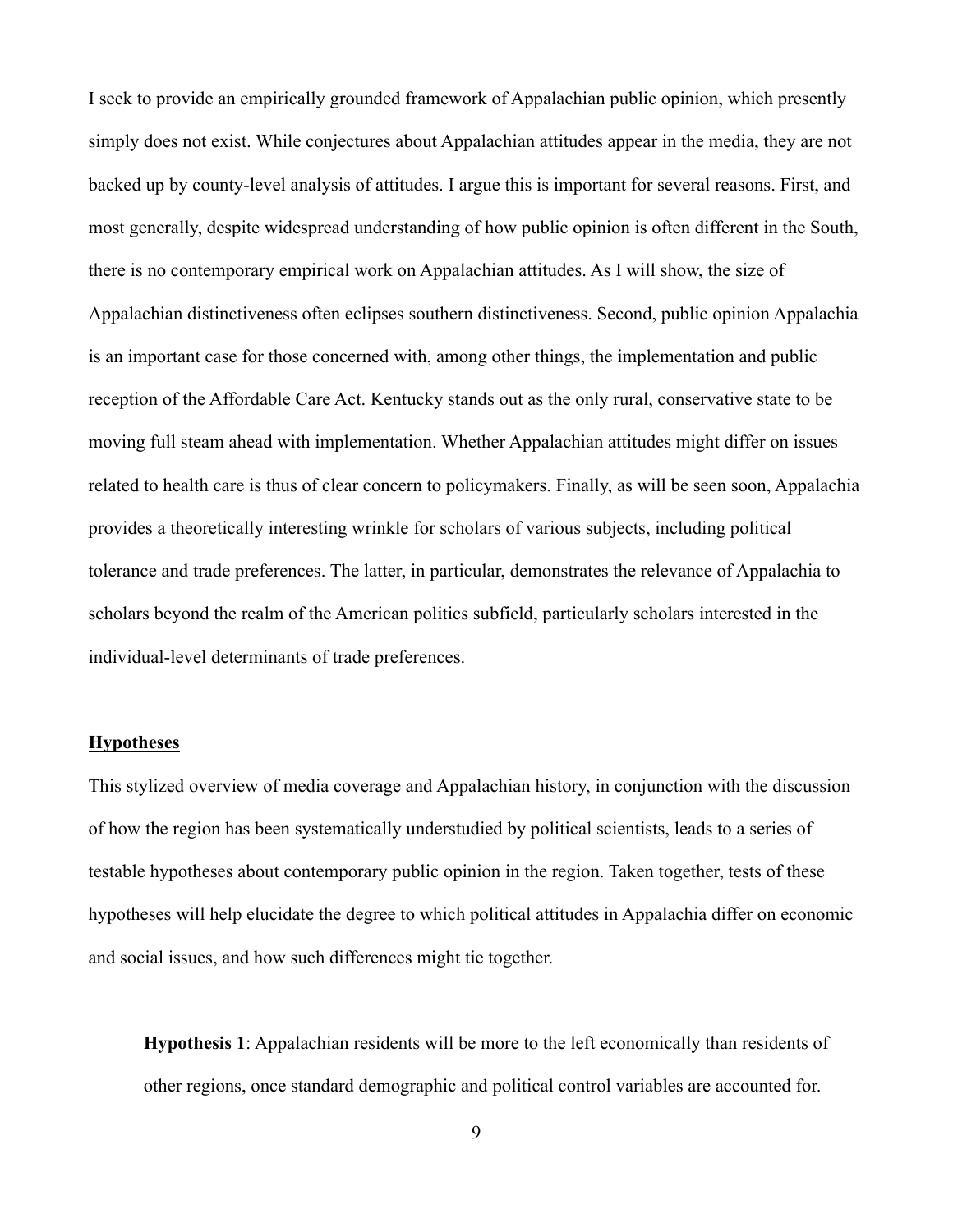There are several plausible reasons to expect Appalachian residents to have more liberal preferences on economic issues. Appalachia has traditionally had high levels of poverty, and is often associated – at least in popular imagination and some historical scholarship – with traditions of labor organizing in coal fields. Educational attainment still lags significantly behind the rest of the country, especially college completion rates. Overall, 76.8 percent of Appalachian residents have completed high school (compared to a national rate of 80.4 percent), while 17.6 percent have completed college (compared to a national rate of 24.4 percent). This might lead to a particular brand of economic liberalism rooted in a fear of being left behind in a globalizing economy.<sup>3</sup>

**Hypothesis 2**: Appalachian residents will be more socially conservative than residents of other regions, once standard demographic and political control variables are accounted for.

There are likewise several plausible reasons to expect Appalachian residents to be more conservative on social issues. Appalachia is very rural and more traditionally Evangelical than America on average. About 52 percent of white Appalachian residents identify themselves as born-again Christians, compared to only about 35 percent elsewhere in the country.<sup>4</sup> However, survey data can only illustrate so much about religious belief. Overall, there is a greater tendency than elsewhere in the country towards "a type of religion that is not easily compartmentalized to Sunday mornings" (Wagner 2006, 182). Baptists represent the largest group in the region, although there is substantial variation beyond the more widely known Southern Baptist Convention. Missionary Baptists, for example, split off from SBC, considering them too modern. The "missionary" in their title places them against

<sup>3</sup> "Poverty Rates, 2006-2010," http://www.arc.gov/reports/custom\_report.asp?REPORT\_ID=44

<sup>4</sup> From the 2004 Annenberg survey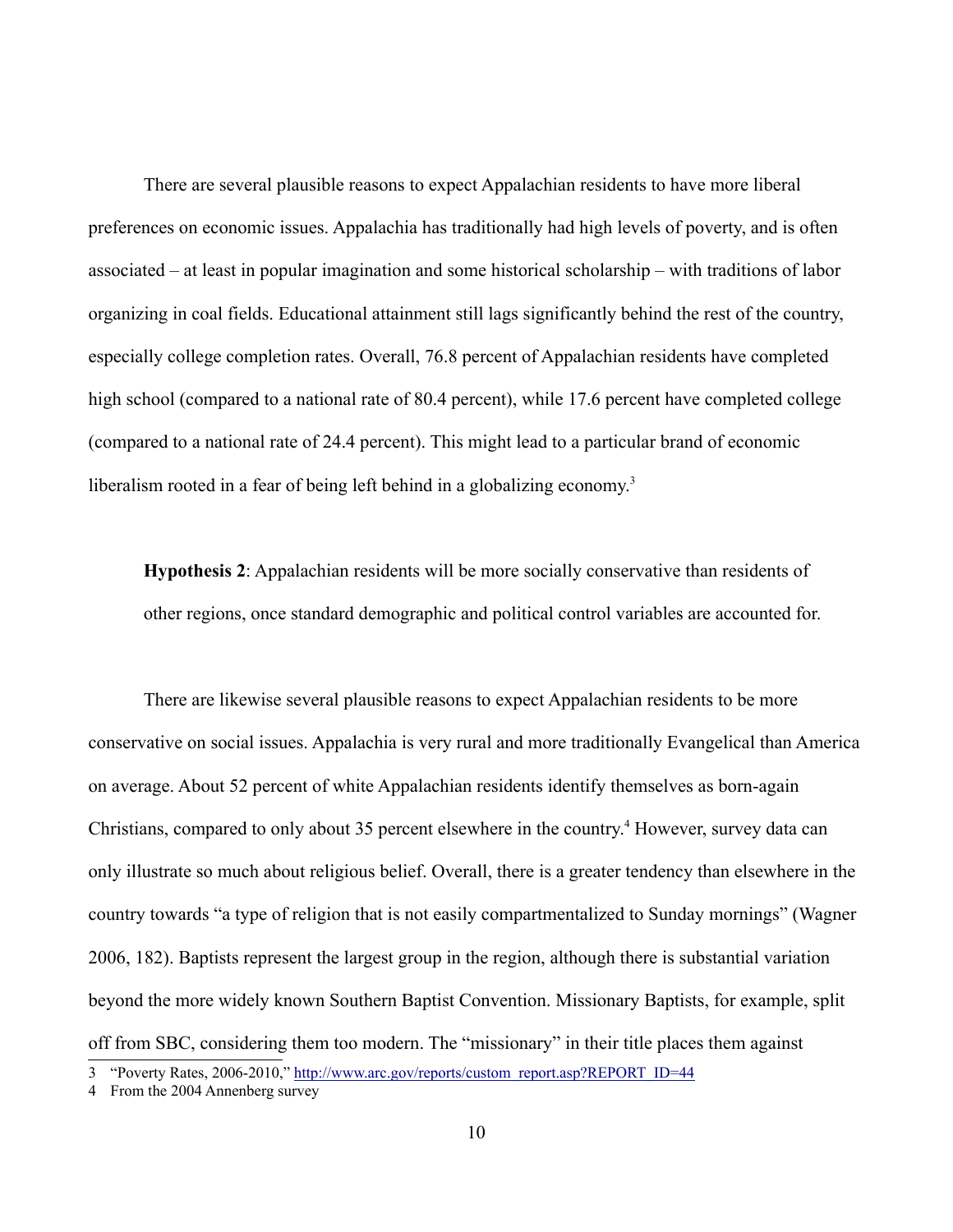Primitive Baptists, who hold to Calvinist doctrines of spiritual predestination and thus reject missionary work.

My general expectation, then, is that Appalachian residents will be economically and culturally populist. This is a combination of issue positions that does not neatly fit into American party politics.

**Hypothesis 3**: The largest variation will emerge in the counties of Central Appalachia.

Central Appalachia – which is constituted by all of Appalachian Kentucky, as well as bordering counties in West Virginia, Virginia, and Tennessee – is the historical core of the region, and still suffers from the worst levels of hardship. According to the Appalachian Regional Commission, these counties are most likely to face "economic distress, with concentrated areas of high poverty, unemployment, poor health, and severe educational disparities."<sup>5</sup> In Appalachian Kentucky, which represents the vast majority of the subregion, only 62.5 percent of adults have graduated from high school. College completion rates are universally lower in Appalachia, but Appalachian Kentucky has the lowest rate of 10.4 percent. Appalachian Kentucky also has the highest poverty rate in Appalachia, at 24.4 percent. Many counties contain poverty levels over twice the national average, while two – Owsley County and Wolfe County – have poverty rates over three times the national average, at 41.5 and 42.2 percent respectively.<sup>6</sup>

### **Definitions, Data, Methods**

In this paper, I defer to contemporary specialists on the region working within more traditional political and social history and define Appalachia as the 410 counties covered by the Appalachian Regional

<sup>5 &</sup>quot;Appalachia's Economy," http://www.arc.gov/appalachian\_region/AppalachiasEconomy.asp

<sup>6 &</sup>quot;Poverty Rates, 2006-2010," http://www.arc.gov/reports/custom\_report.asp?REPORT\_ID=44; "Poverty Rates, 2006-

<sup>2010:</sup> Appalachian Kentucky," http://www.arc.gov/reports/region\_report.asp?FIPS=21999&REPORT\_ID=44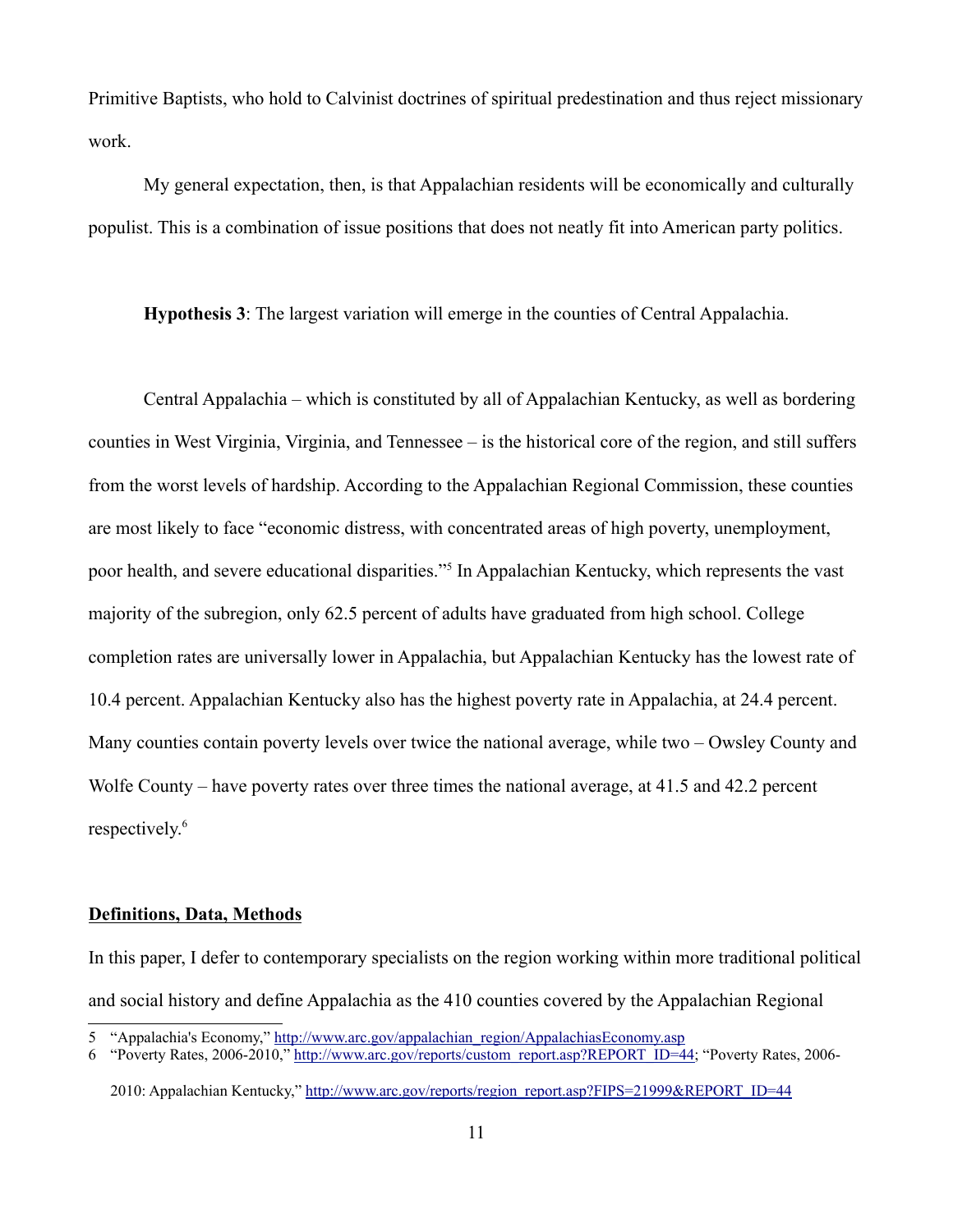Commission. This is "[c]ommonly accepted today as the political definition of Appalachia" (Edwards et al. 2006, xiv). About twenty-five million people live in this area, which begins in northeastern Mississippi and extends through northern Alabama and Georgia, western North and South Carolina, eastern Tennessee and Kentucky, southwestern Virginia, the entire state of West Virginia, eastern Ohio, a small stretch of western Maryland, much of western and central Pennsylvania, and the part of New York state close to the Pennsylvania border. To be more specific, in terms of population, Appalachia consists of 64 percent of Alabama, 30 percent of Georgia, 28 percent of Kentucky, 4 percent of Maryland, 21 percent of Mississippi, 5 percent of New York, 18 percent of North Carolina, 17 percent of Ohio, 45 percent of Pennsylvania, 26 percent of South Carolina, 44 percent of Tennessee, 10 percent of Virginia, and 100 percent of West Virginia.

Since 2009, the ARC has divided Appalachia into five subregions: *Northern Appalachia* (all Appalachian counties in New York, Pennsylvania, and Maryland, as well as the northern half of the Appalachian counties in Ohio); *North Central Appalachia* (the remaining Ohio counties and the vast majority of West Virginia); *Central Appalachia* (all of Appalachian Kentucky, supplemented with small sections of bordering counties in West Virginia, Virginia, and Tennessee); *South Central Appalachia* (all North Carolina counties in the region, as well as the majority of Virginia and Tennessee counties which are not included in the Central subregion); and *Southern Appalachia* (all the Appalachian counties of South Carolina, Georgia, Alabama, and Mississippi). In order to explore variation within Appalachia, I again defer on definition to the ARC and utilize their five-unit subregional classification system.

One of the primary reasons Appalachia is not studied by public opinion scholars is surveys do not contain a variable identifying the region. Studying public opinion in Appalachia using national survey data requires (1) a dataset with a sufficiently large number of observations that subnational units as small as counties are observable, and (2) a sampling procedure that is still representative at such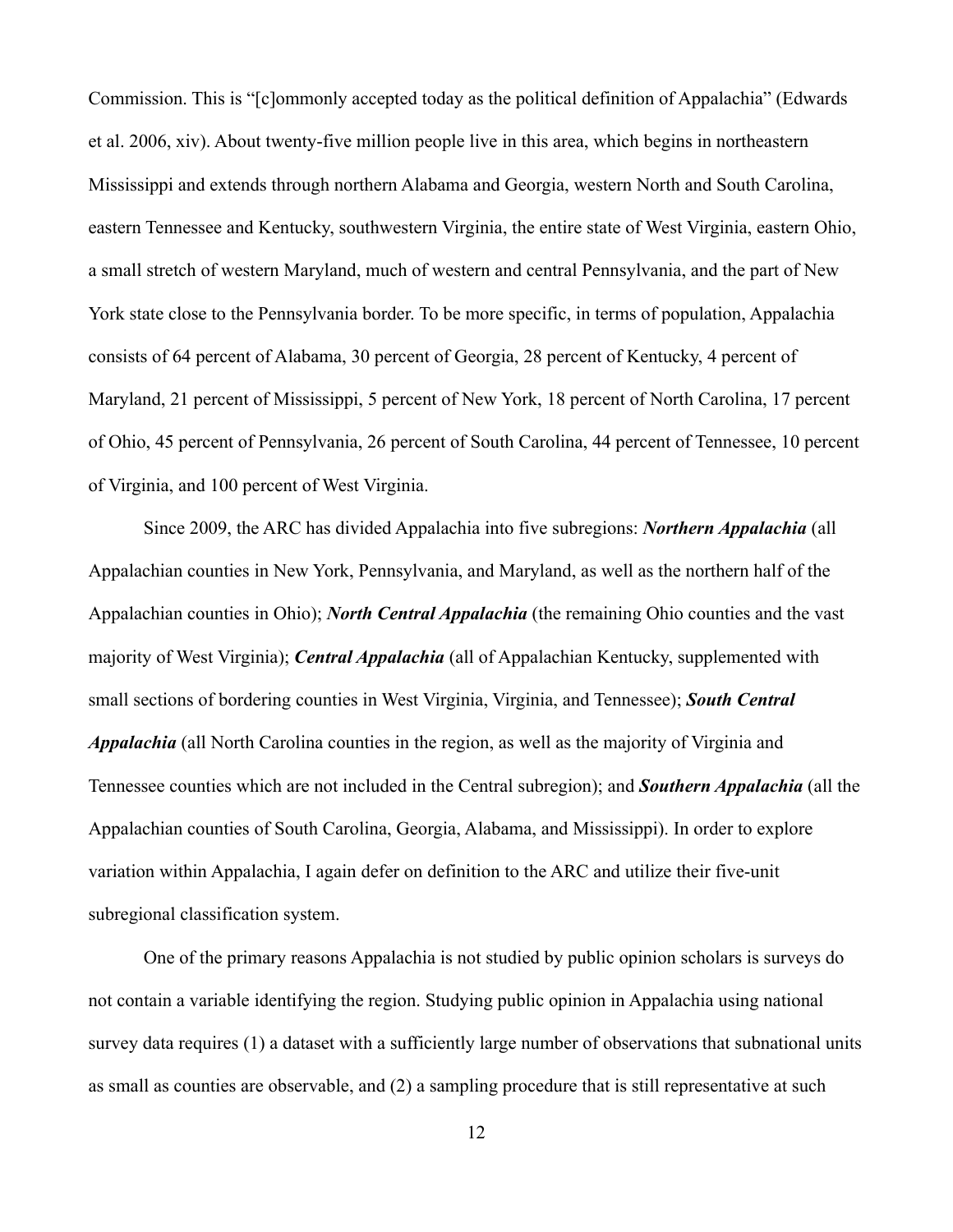subnational units. Standard surveys like the American National Election Studies and General Social Survey are disqualified by these criteria because of their cluster sample design and relatively small sample sizes. I use the 2004 and 2008 National Annenberg Election Survey (NAES) data. The 2004 study consists of a national rolling cross-section of 81,422 interviews conducted between October 2003 and November 2004; the 2008 study consists of 57,967 interviews conducted between December 2007 and November 2008. The sampling procedure is random digit dialing. Although the NAES dataset does not contain Appalachia variables, I am able to construct these variables using county-level information requested from the Annenberg Public Policy Center.7

To assess *economic attitudes*, I use the following dependent variables: a group affect measure of labor unions (0=warmest feelings to 10=coldest feelings; 2004 data); support for the federal government negotiating more free trade deals "like NAFTA" (1=yes, 0=no; 2004 data); and support for the current private healthcare system rather than implementing a government-run health insurance plan (1=current system, 0= government plan; 2008 data). To assess *social attitudes*, I use the following dependent variables: a group affect measure of gay organizations (0=warmest feelings to 10=coldest feelings; 2004 data); support for gay marriage, civil unions, or no legal recognition of same-sex relationships (1= support for full marriage rights,  $2 =$  support for civil unions only,  $3 =$  no legal recognition; 2008 data); what level of restrictions should be placed on abortion (1=no restrictions, 2=in most cases but some restrictions, 3=rape or incest only, 4=no legal abortion; 2008 data); and a group affect measure of Muslims (0=warmest feelings to 10=coldest feelings; 2004 data).

My primary explanatory variables of interest are the Appalachia and sub-Appalachian variables. I also include dummy variables for the non-Appalachian South, the Border South, the Northeast, and the West. The Midwest is used as the base category. I estimate two models for each dependent variable.

<sup>7</sup> The public datasets are available online from the Annenberg Public Policy Center: (http://www.annenbergpublicpolicycenter.org/).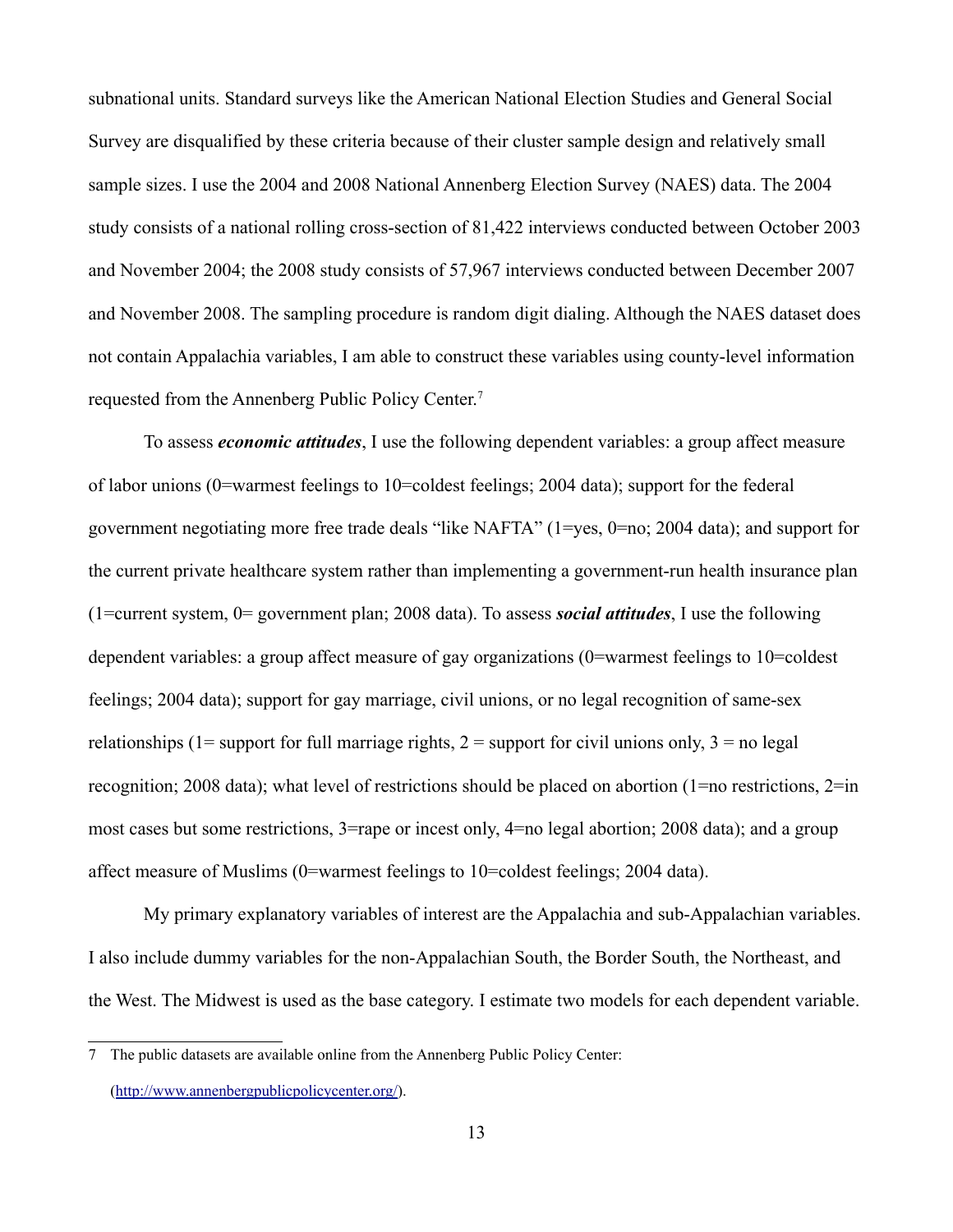In Model 1, the general Appalachia variable is included. In Model 2, this variable is broken down into its five constituent parts: Northern Appalachia, North Central Appalachia, Central Appalachia, South Central Appalachia, and Southern Appalachia. To better isolate regional effects, I control for ideology (a 5-point scale from very liberal to very conservative), partisanship (dummy variables for Republicans and Democrats, where independents are the base category), gender (dummy variable for female), age, household income, education (dummy variables for high school or less and college degree, where some college is the base category), race (dummy variable for black, where white is the base category), ethnicity (dummy variable for Latino, where non-Latino is the base category), whether anyone in the household belongs to a union (non-union household is the base category), and size of residence (dummy variables for urban and rural areas, where suburban areas are the base category).

I treat group affect measures as continuous variables and estimate these models using OLS regression. Binary dependent variables are estimated using logistic regression. For the gay marriage and abortion questions, I allow for the qualitative nature of the ordered categories by using ordered probit models. I calculate marginal effects for variables of interest in the logistic regression models. Each marginal effect is the change in probability associated with that variable when all other explanatory variables are held constant.<sup>8</sup> The variables of theoretical interest are dummy variables: the marginal effect is the discrete change from zero to one, making substantive interpretation rather straightforward. I also calculate changes in probabilities, as well as average changes, for the ordered probit models.

Table 1 presents the OLS models of group affect. Table 2 presents the logistic regression results

<sup>8</sup> The base categories for the dummy variables are: independent, some college, male, white, non-union, suburban; linear predictors are set at their means; and other dummy variables in the regional/state sets are set to 0 when computing each regional/state effect. One can always quibble with the specific values at which the controls are set, but the overall substantive interpretation of the marginal effects is not significantly changed by other specifications.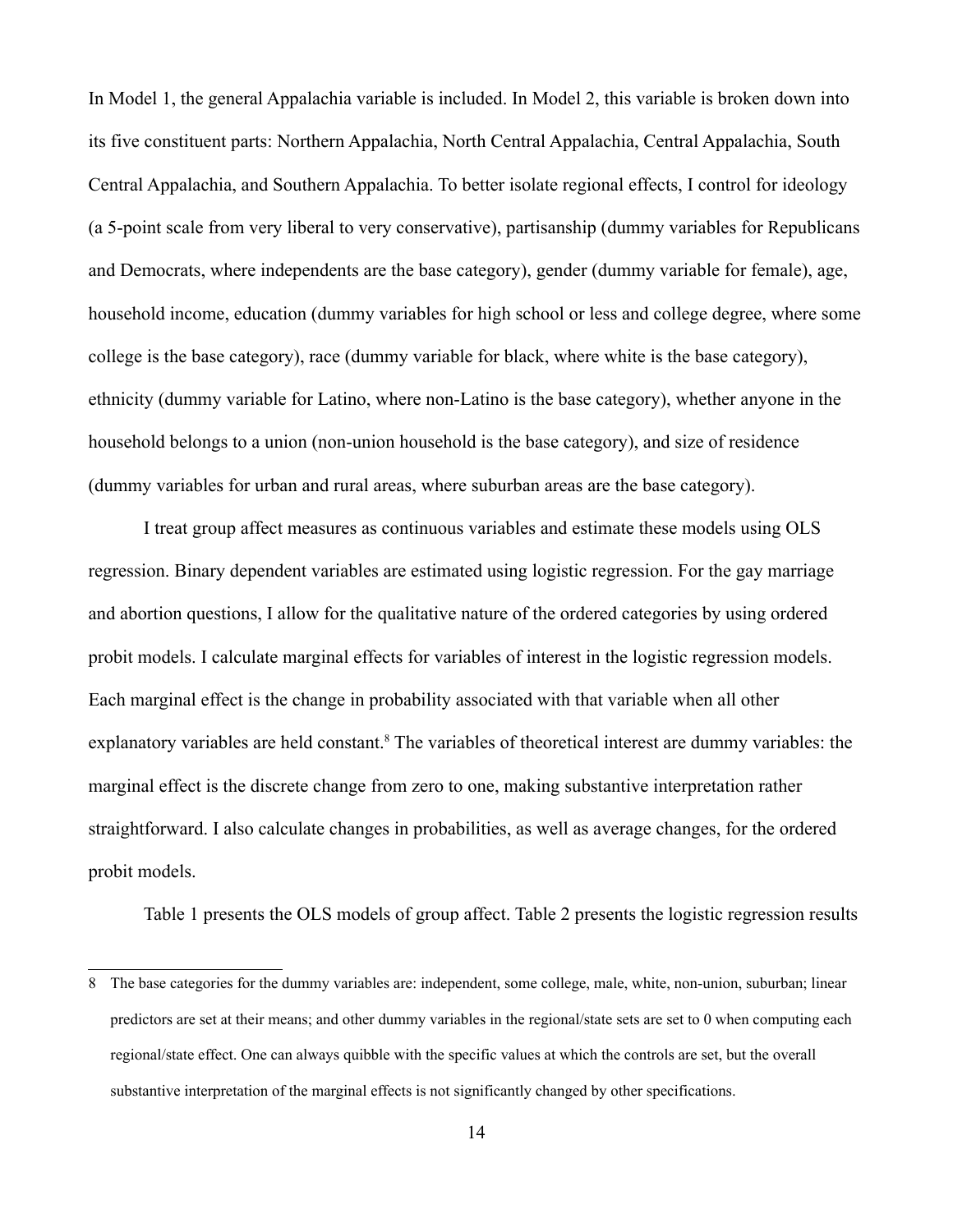for trade and healthcare preferences. Table 3 presents the ordered probit results for gay marriage and abortion. Tables 4-6 repeat this analysis, but with the five Appalachian subregional terms taking the place of the general Appalachia variable.

#### **Results: Economic Issues**

Hypothesis 1 predicted Appalachian residents would be more to the left economically. This hypothesis is supported in some areas, but not in others. Appalachian residents are clearly more opposed to free trade deals, but no statistical relationship is found between the aggregate Appalachia variable and affect towards labor unions and opinions on federal intervention in health care.

Despite some historical scholarship suggesting a tradition of labor radicalism in the region, public opinion in contemporary Appalachia is not more supportive of labor (Table 1). The regional effect cannot be distinguished from the Midwestern base category. However, as this paper will later demonstrate, a different picture emerges when Appalachia is broken down into its constitutive subregions.

Free trade, however, is an area with clear Appalachian distinctiveness. Appalachian residents are substantially more likely to oppose new free trade deals. This is quite in contrast to the non-Appalachian South, where there is simply no regional effect (Table 2). This suggests there is something uniquely Appalachian about this resistance. The literature on free trade preferences has pointed to various factors that might influence trade attitudes. Education and income – common proxies for the factor endowments model – are included in all models anyway, so there is no additional specification here (for an empirical example showing the relationship between such endowments and free trade preferences, see Scheve and Slaughter 2001). I likewise include a measure of union membership. With this standard specification, the marginal effect for Appalachian residents is still a 7 percentage point decrease in the probability of supporting new free trade deals.

15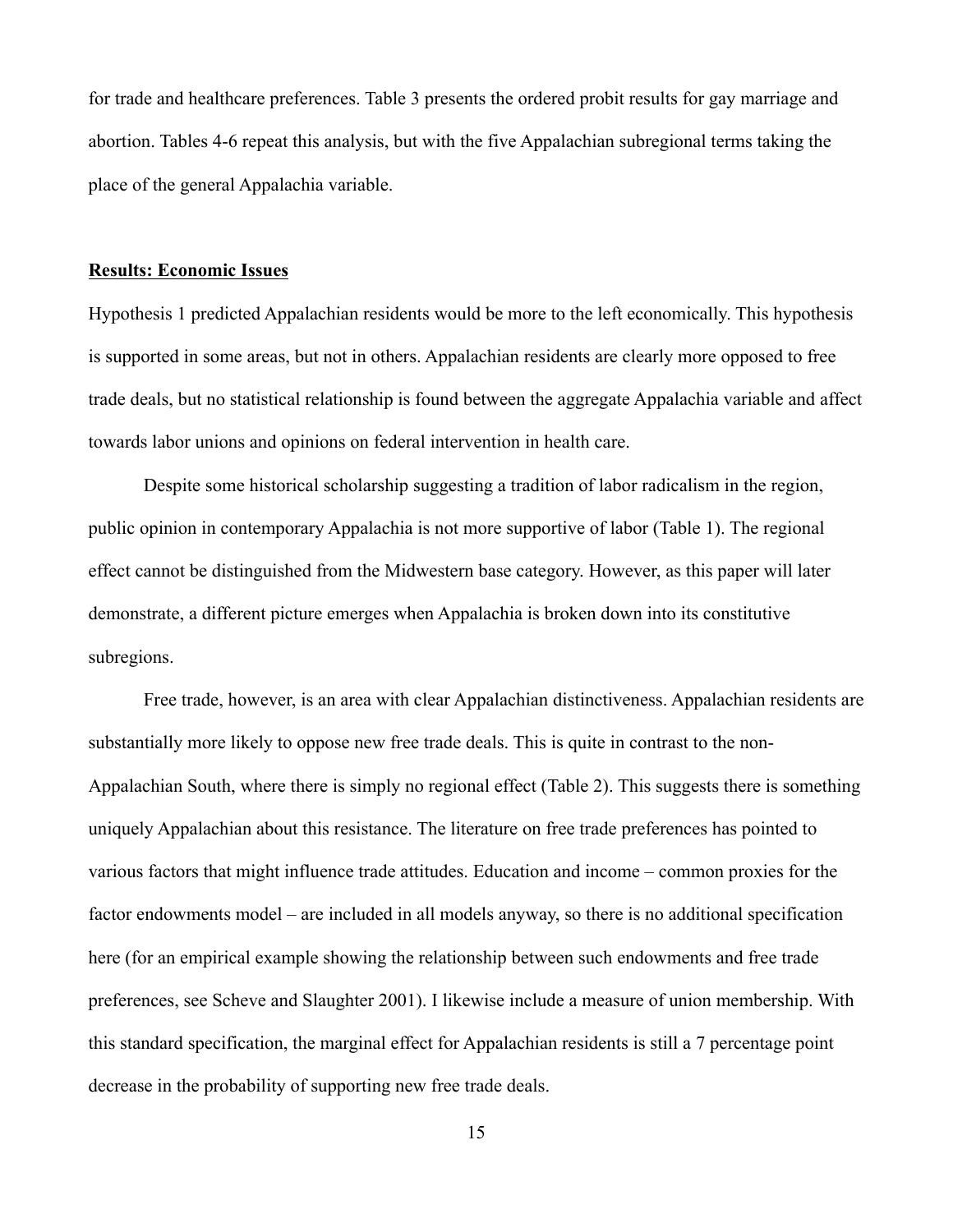However, one possible additional variable is a measure of anti-foreign sentiment, particularly anti-Latino sentiment, as the question specifically compares future trade deals to NAFTA. To further assess the free trade result, I estimate a second model which adds a control variable for immigration attitudes (Table 2). This assesses whether the Appalachian difference is simply due to greater levels of nativism in the region. The regional difference is robust to the inclusion of the additional model term – the marginal effect decreases only slightly to 6 percentage points – suggesting something genuinely regional remains to this economic preference that cannot simply be reduced to the differential demographic composition of the region or general attitudes toward immigrants.

Finally, Appalachia residents are not distinguishable on general health care policy preferences (Table 2). One interpretive issue is in order, of course. This question was asked when health care policy was emerging as a topic of debate during the 2008 primary and general election campaigns. Debates over "Obamacare," as one particular plan came to be called, had not yet emerged. As such, it is possible if this question were repeated now – or asked with more specific wording – a different portrait of Appalachian attitudes might emerge. At this time, however, Hypothesis 1 cannot be fully supported, with the exception of the free trade issue.

#### **Results: Social Issues**

Hypothesis 2 predicted Appalachian residents would be more culturally conservative, which I measure by looking at gay rights, abortion access, and assessments of Muslims. This hypothesis is fully supported across all issue areas, although the results are especially sizable for the gay organizations group affect measure and attitudes toward gay marriage.

Appalachian residents are substantially more negative in their assessment of gay organizations (Table 1). The conservative effect of Appalachian residence is slightly larger than the liberal effect of living in the Northeast. It is nearly four times as large as the effect associated with the non-Appalachian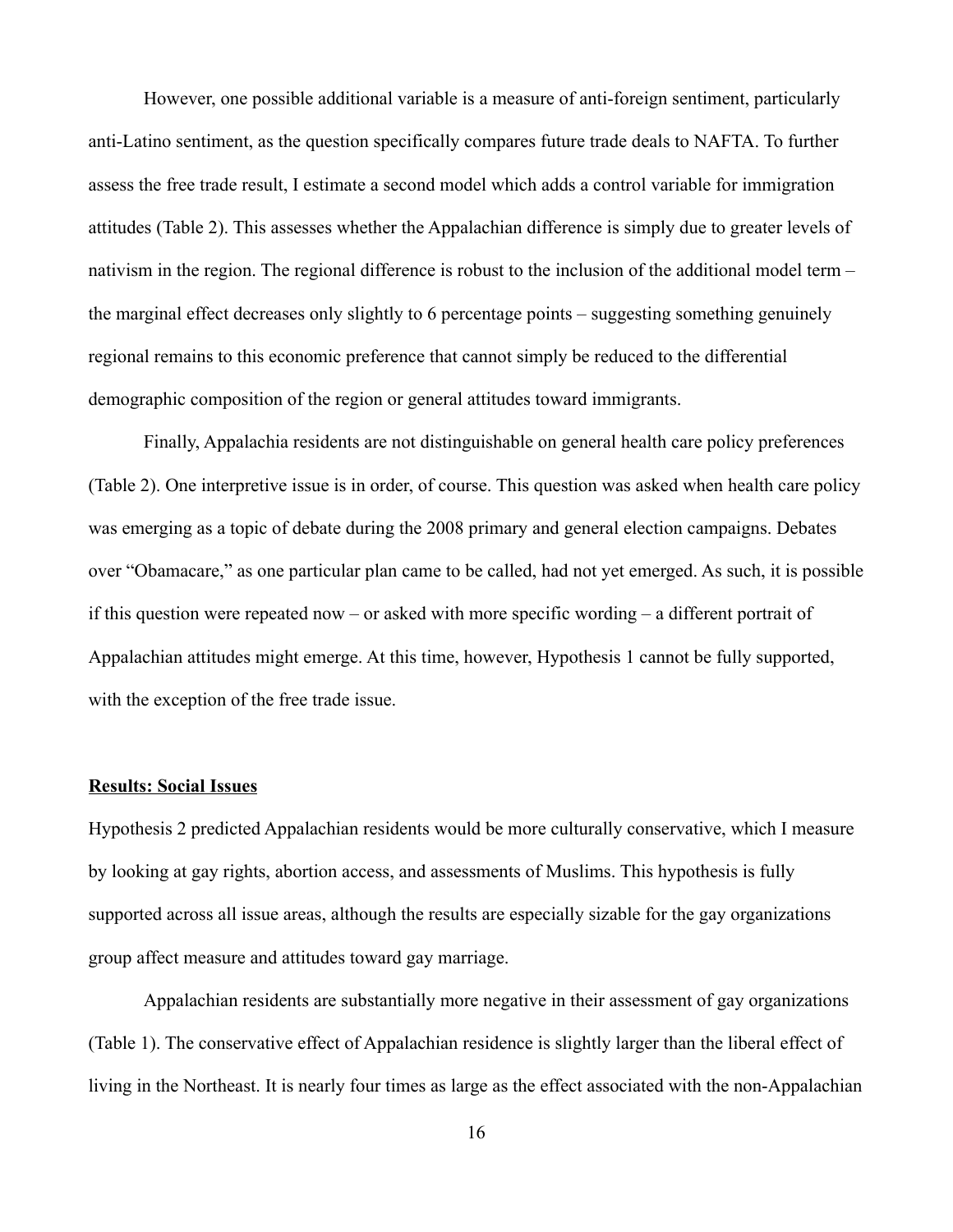South, which is useful in demonstrating this anti-gay affect is not merely a "southern" effect. There is something extra about "Appalachian-ness." Indeed, the Appalachia coefficient is equal to the size of Republican partisanship.

Appalachian residents are similarly negatively disposed towards gay marriage (Table 3). The average change in probability associated with Appalachian residence is 8 percentage points, with a particularly large 12 percentage point increase in the probability of being in the most conservative (no legal recognition) position. This conservative effect of Appalachian residence is roughly the same size as the liberal effect of Northeastern residence, relative to the Midwestern base category. The Appalachian effect is about 2.5 times bigger than the non-Appalachian South effect, suggesting this is not simply the southern factor in a new guise.

A similar picture emerges for abortion attitudes, although on a slightly smaller scale (Table 3). The average change in probability associated with Appalachia is 4 percentage points, with the largest shift being a 6 percent decrease in the probability of taking the most liberal position. This is consistent with the anti-gay rights findings, but in this case the regional differences are not as dramatic.

Finally, Appalachian residents are more negative in their assessments of Muslims, but not quite to the degree they are for gay organizations (Table 1). The Appalachian coefficient is similar to the coefficient for the non-Appalachian South – both of which are much larger than the other regional coefficients. The Appalachian regional effect is similar to the size of Republican partisanship or a oneunit shift on the five-unit ideology scale.

Overall, then, Hypothesis 2 is strongly supported, but especially so for gay rights.

## **Results: A Closer Look at Central Appalachia**

Hypothesis 3 predicted the strongest regional effects would exist for the Central Appalachian counties, primarily encompassing eastern Kentucky. This hypothesis is generally supported. In all but one case –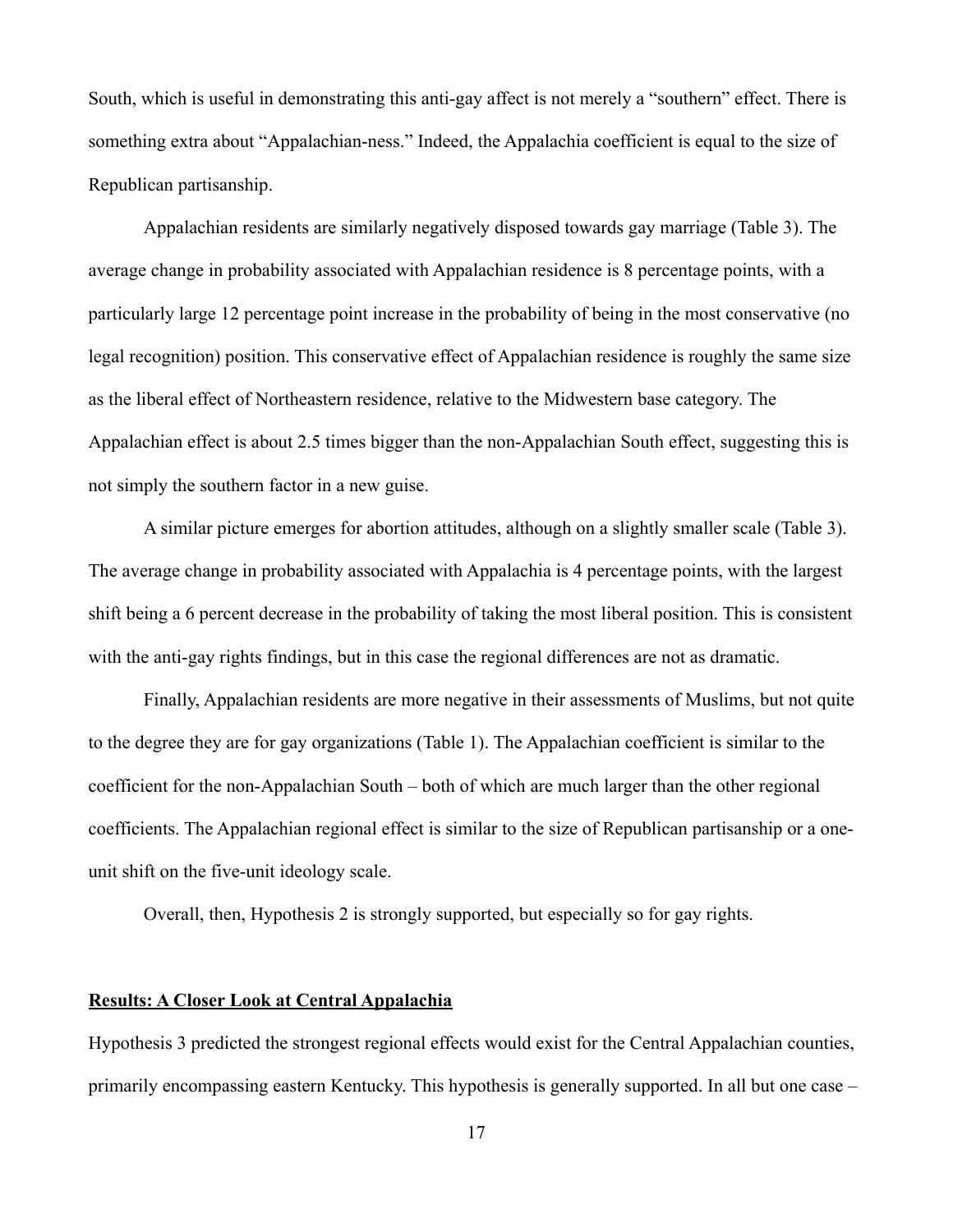health care – the AIC value for Model 2 is lower than Model 1, suggesting the additional subregional terms provide a better model fit. In all but one of the remaining six models – the Muslims group affect model – the Central Appalachia coefficient is the largest. The size of the Central Appalachia effect is often comparable to, and sometimes eclipses, other variables like partisanship. This suggests Central Appalachia in particular combines support for labor and opposition to free trade deals like NAFTA with negative affect towards gay rights in particular. This is a combination of issue positions not commonly found in American party politics. Central Appalachia, then, serves as an interesting case study for public opinion scholars interested in extreme issue positions not grouped in a manner consistent with standard accounts of ideological consistency and partisan polarization.

In some cases, the single Appalachia variable is masking disparate effects in the region. This is particularly true for assessments of labor unions (Table 4). Despite no Appalachian distinctiveness in general, residents of Central Appalachia are substantially more positive in their assessments of unions. The coefficient for Central Appalachia in the labor group affect model is similar in size to partisanship. It is equivalent to a two-unit shift on the five-unit ideology scale.

While all parts of Appalachia are more opposed to free trade deals, the strongest opposition emerges in Central and South Central Appalachia (Table 5). The marginal effect for Central Appalachia is 14 percentage points, compared to 7 percentage points for the general Appalachia term in the previous model. This suggests residents of Central Appalachia are more pro-union and economically protectionist than the nation as a whole, as well as most other parts of Appalachia.

However, despite seeming proclivities towards at least some forms of economic leftism, Central Appalachia residents are not more liberal in their preferences for healthcare (Table 5). This is the only model where the AIC for Model 2 is larger than Model 1, suggesting the extra parameters do not offer a better fit. This can be interpreted in one of two ways. On the one hand, considering Kentucky's move towards Affordable Care Act implementation, it might be surprising. However, on the other hand, the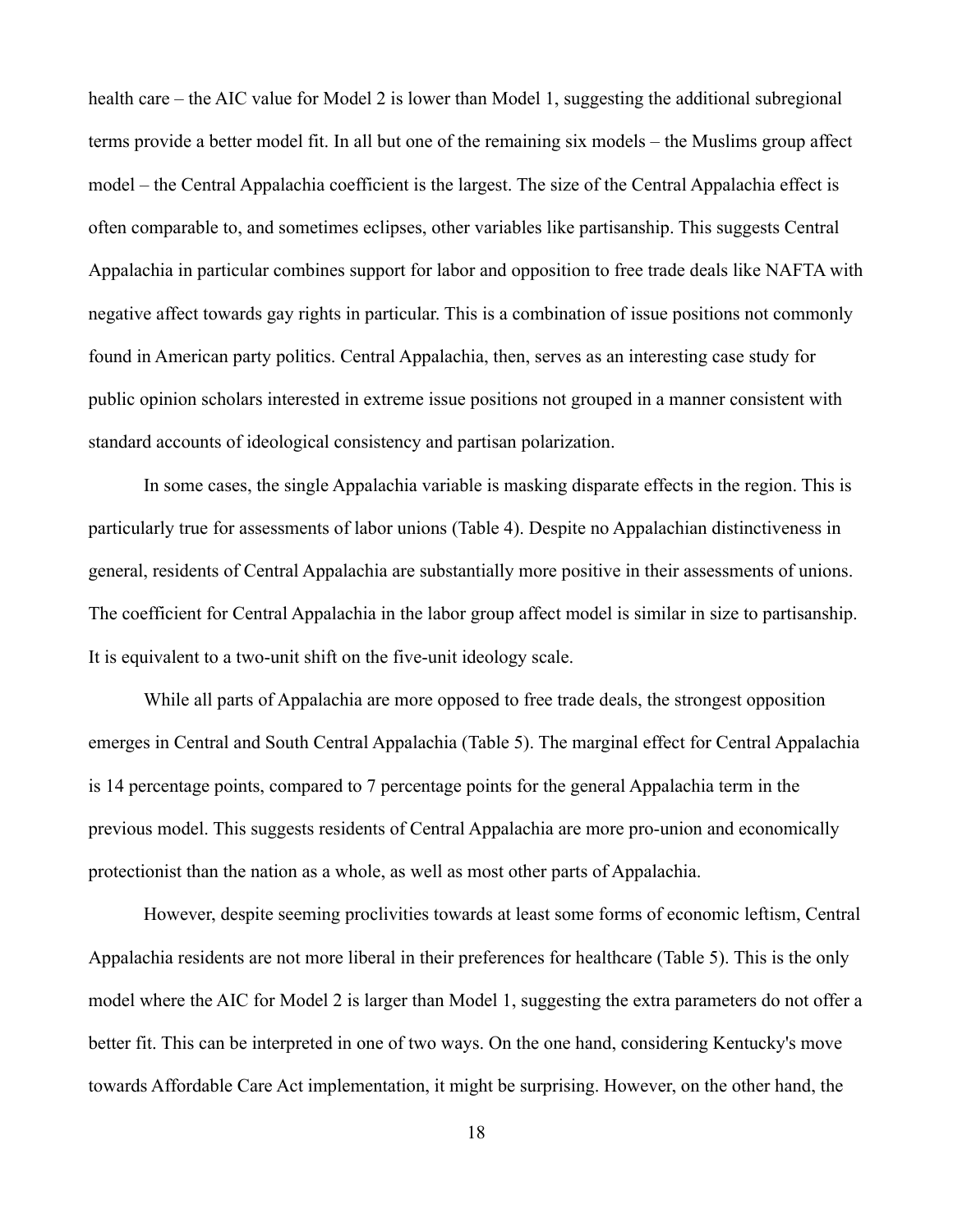fact that opinions are at least not more *negative* than the base category might be sufficient to allow for that.

Central Appalachia again has the strongest effect in the gay organizations group affect model (Table 4). The Central Appalachia coefficient is huge in this model (1.17), which is slightly more than a one-unit shift on a ten-unit scale, relative to the Midwestern base category. This is over twice the size of the liberal relationship associated with residing in the Northeast, where gay marriage is increasingly common and attitudes are much more supportive. This is simply a massive effect for regional culture, especially since so many compositional factors are accounted for in the model (and if the base category were a more liberal region like the Northeast, the coefficient would be even larger).

Central Appalachia likewise is most opposed to gay marriage and abortion (Table 6). The average change associated with the subregion in the gay marriage model is 18 percentage points, including a 26 percent increase in the probability of taking the most conservative position relative to the moderate category.

### **Conclusion**

This paper demonstrates the relevance of Appalachia for scholars of American politics. I provide some evidence for greater economic leftism in Appalachia, but this is primarily true of the poorest counties in Central Appalachia. However, it does not extend to healthcare preferences. I provide much stronger evidence of substantially greater social conservatism in Appalachia, especially on gay rights – and, again, especially in the counties of Central Appalachia. This combination of issues – a particular type of economic leftism and very strong social conservatism – is relatively unusual in elite discourse, but seems more common in Appalachia. The link between economic and social preferences generally focuses on economic and social conservatism, but this more populist combination has been less studied.

The issues raised in this paper could be fruitfully applied to many research agendas in political

19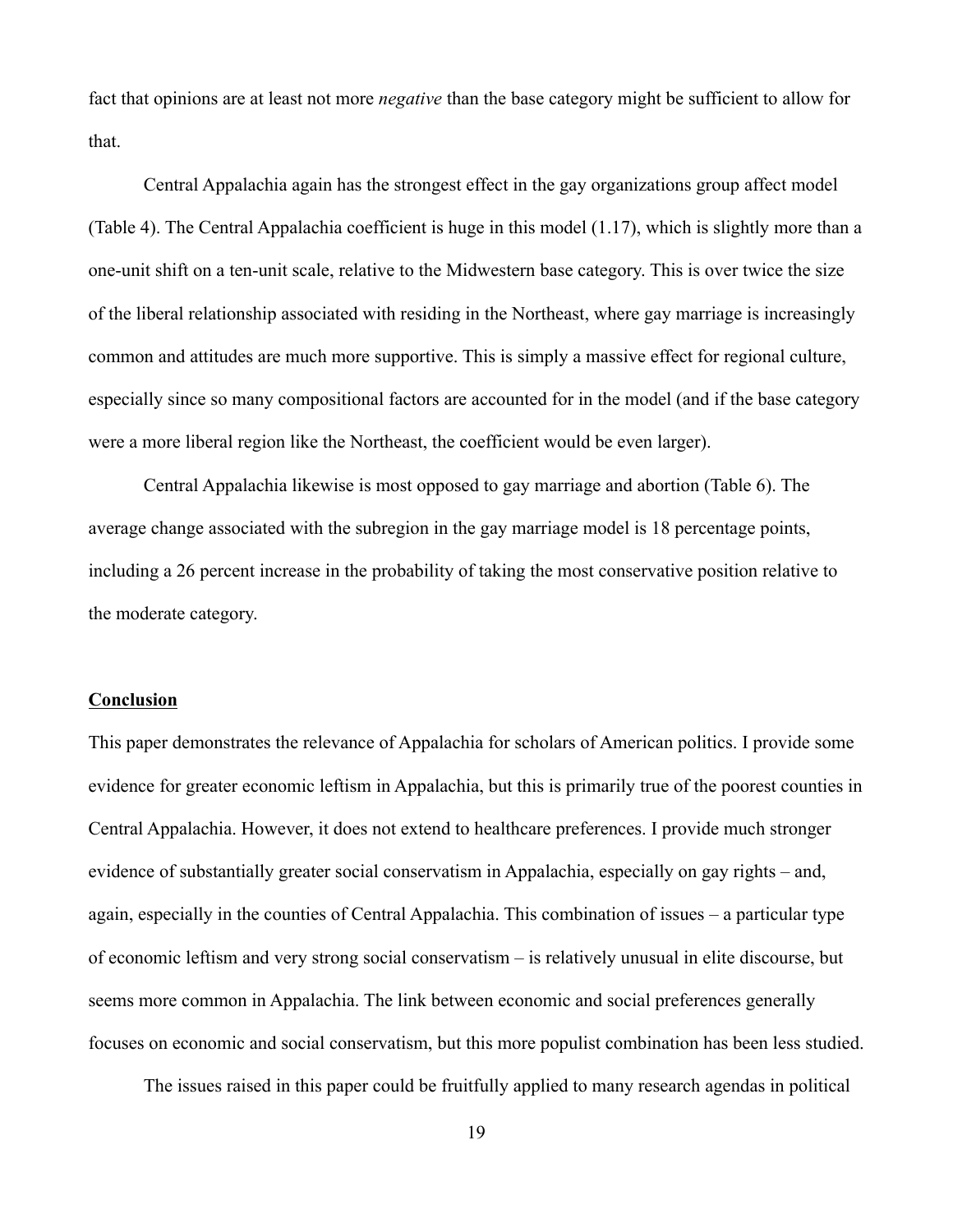science. Studies of southern politics could benefit from further integrating the relationship between the South and Appalachia, two overlapping but distinctive regions of the country. This paper also suggests scholars interested in social issues, particularly evolving attitudes toward gay marriage, could complicate narratives assuming a trend towards inclusion by considering pockets of intense hostility, especially Central Appalachia.

The economic attitudes results can be linked more broadly to research agendas in comparative and international political economy accessing the individual level determinants of opposition to free trade, suggesting the importance of looking at "cultural" aspects rather than variables drawn strictly from the factor endowments and and specific factors models of preferences. Margalit (2012), for example, suggests anti-trade sentiments are often cultural, rather than strictly economic, in nature. These findings about Appalachia can be interpreted in a similar manner.

One problem facing writers discussing Appalachia is that such analysis might fall into the same issues that have plagued media accounts of the region. In particular, it is easy to slide from careful empirical analysis into stereotyping. For example, labeling Appalachian residents as disproportionately "protectionist" might play into the same stereotypes as postbellum writers who depicted them as out of step with modernization. However, a more nuanced analysis would suggest it is far from irrational for Appalachian residents to be skeptical of federal trade policy. Even economic policies that have positive impacts in the aggregate might be harmful to particular groups at the individual-level. A better understanding of this will help humanize theoretical assessments of economic preferences that seem "irrational" by mainstream standards.

Studying Appalachia presents a number of possible future avenues. Some scholars have started work on how the SES model of political participation applies in the Appalachian context (Cassese et al. 2012). There are several other possible topics to explore as well. American political development scholars could complement historical sociological scholarship by placing Appalachia into debates about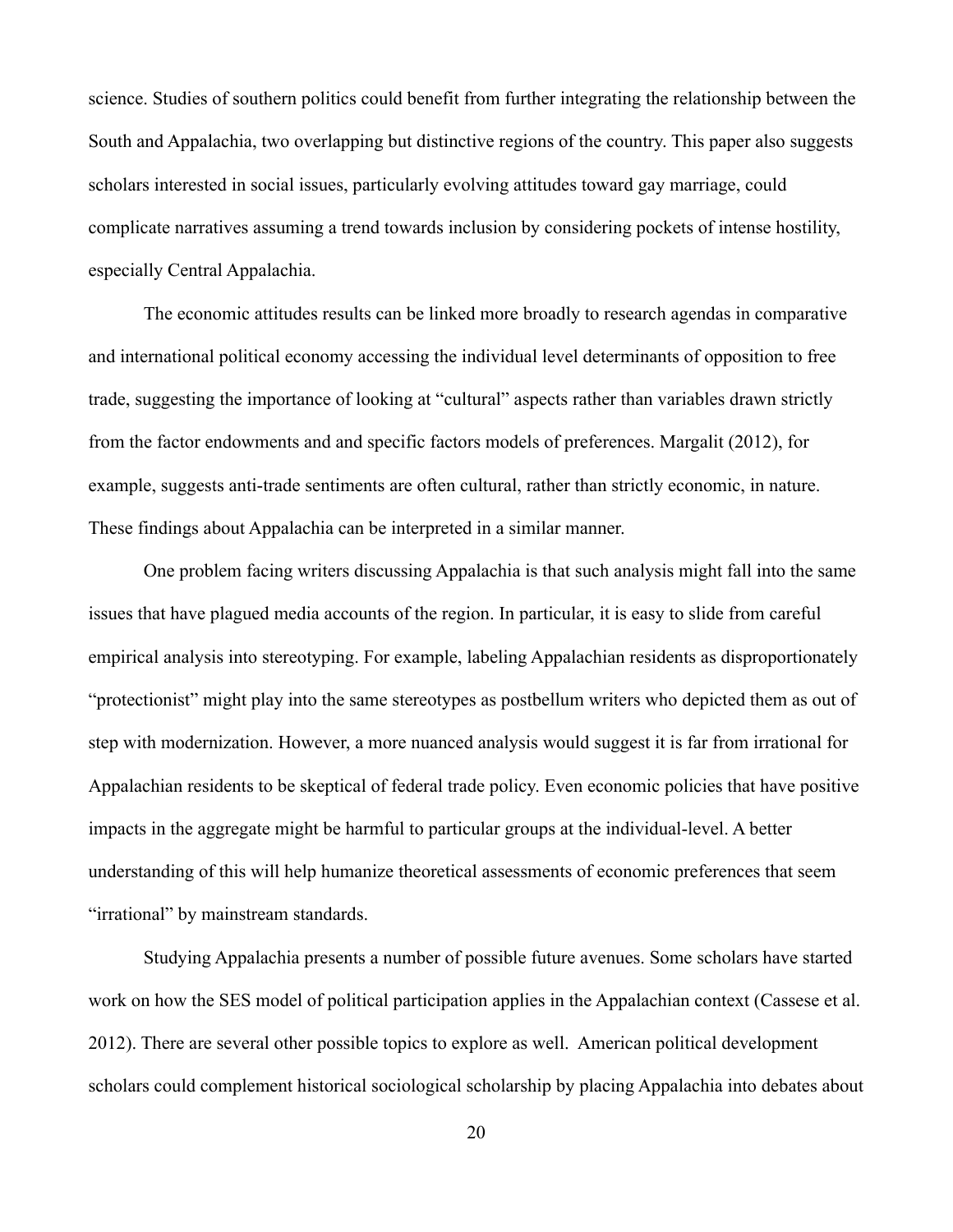the development of the American welfare state and how "policies make citizens" (Campbell 2005). Finally, although the popular image of the region is one of white poverty, developing demographic shifts might complicate this going forward. Appalachia is in fact diversifying, at least in parts. This is especially true in Southern Appalachia, where the Latino population has gone from close to zero in 1990 to closer to 10 percent in some counties today. Although not huge relative to populations elsewhere in the country, the suddenness of the increase had coincided with white resentment towards new economic competitors and changes to the traditional cultural landscape of the region (for anecdotal evidence of this, see Preston 2009 for media coverage of Latino immigration to Appalachian Hamblen County, Tennessee). Paying attention to such developments will be important for scholars of contemporary racial and ethnic politics. The analysis presented here provides a useful baseline with which to compare future trends.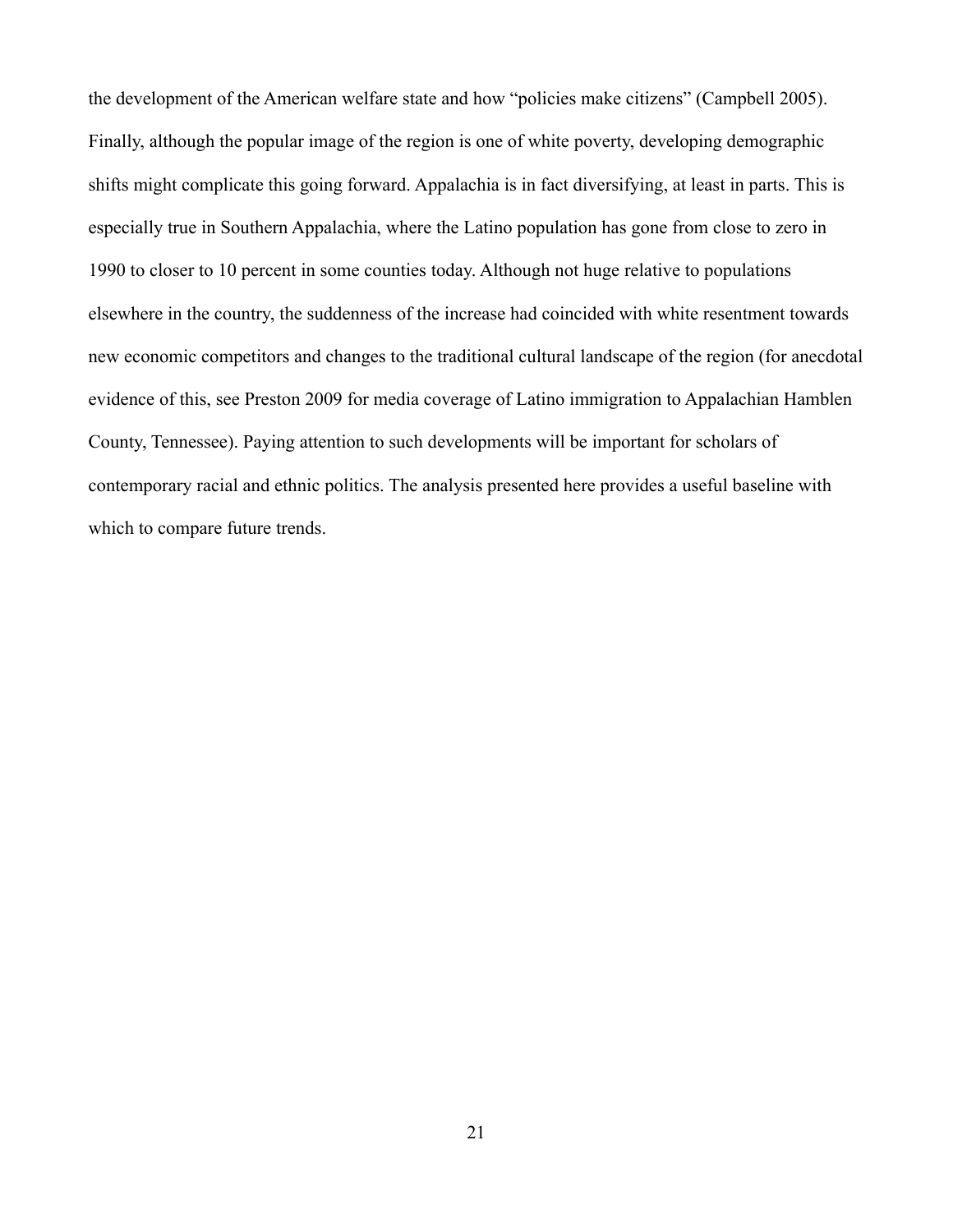#### **References**

- Arbour, Brian K. and Jeremy Teigen. 2011. "Barack Obama's 'American' Problem: Unhyphenated Americans in the 2008 Elections." *Social Science Quarterly* 92:3. 563-587.
- Billings, Dwight B. and Kathleen M. Blee. 2000. *The Road to Poverty: The Making of Wealth and Hardship in Appalachia*. New York: Cambridge University Press.
- Billings, Dwight B., Mary Beth Pudup, and Altina L. Waller. "Taking Exception with Exceptionalism: The Emergence and Transformation of Historical Studies of Appalachia." In Mary Beth Pudup, Dwight B. Billings, and Altina L. Wallter eds., *Appalachia in the Making: The Mountain South in the Nineteenth Century*. Chapel Hill: The University of North Carolina Press.
- Black, Earl and Merle Black. 1992. *The Vital South: How Presidents are Elected*. Cambridge: Harvard University Press.
- ---. 2002. *The Rise of Southern Republicans*. Cambridge: The Belknap Press of Harvard University Press.
- Campbell, Andrea Louise. 2005. *How Policies Make Citizens: Senior Political Activism and the American Welfare State*. Princeton: Princeton University Press.
- Cassese, Erin, Jeremy Zimmerman, and Lauren Santoro. 2012. "Political Engagement in Appalachia: Distinctive Regional Subculture or Confluence of Demographic Variables?" Paper presented at the 2012 meeting of the American Political Science Association annual meeting.
- Caudill, Harry M. 2001 [1962]. *Night Comes to the Cumberlands*. Ashland: Jesse Stuart Foundation.
- Coates, Ta-Nehisi. 2012. "White Resentment, Obama, and Appalachia." *The Atlantic*. http://www.theatlantic.com/politics/archive/2012/05/white-resentment-obama-andappalachia/257574/.
- Edwards, Grace Toney, JoAnn Aust Asbury, and Ricky L. Cox. 2006. "Introduction." In Grace Toney Edawrds, JoAnn Aust Asbury, and Ricky L. Cox eds., *A Handbook to Appalachia: An Introduction to the Region*. Knoxville: University of Tennessee Press.
- Eller, Ronald D. 2008. *Uneven Ground: Appalachia Since 1945*. Lexington: The University Press of Kentucky.
- Fraser, Steve. 1989. "The 'Labor Question.'" In Steve Fraser and Gary Gerstle eds., *The Rise and Fall of the New Deal Order, 1930-1980*. Princeton: Princeton University Press.
- Gaventa, John. 1980. *Power and Powerlessness: Quiescence and Rebellion in an Appalachian Valley*. Urbana: University of Illinois Press.
- Goldstein, Dana. 2007. "Edwards 'Hiding Behind His Wife.'" *The American Prospect*. http://prospect.org/article/edwards-hiding-behind-his-wife.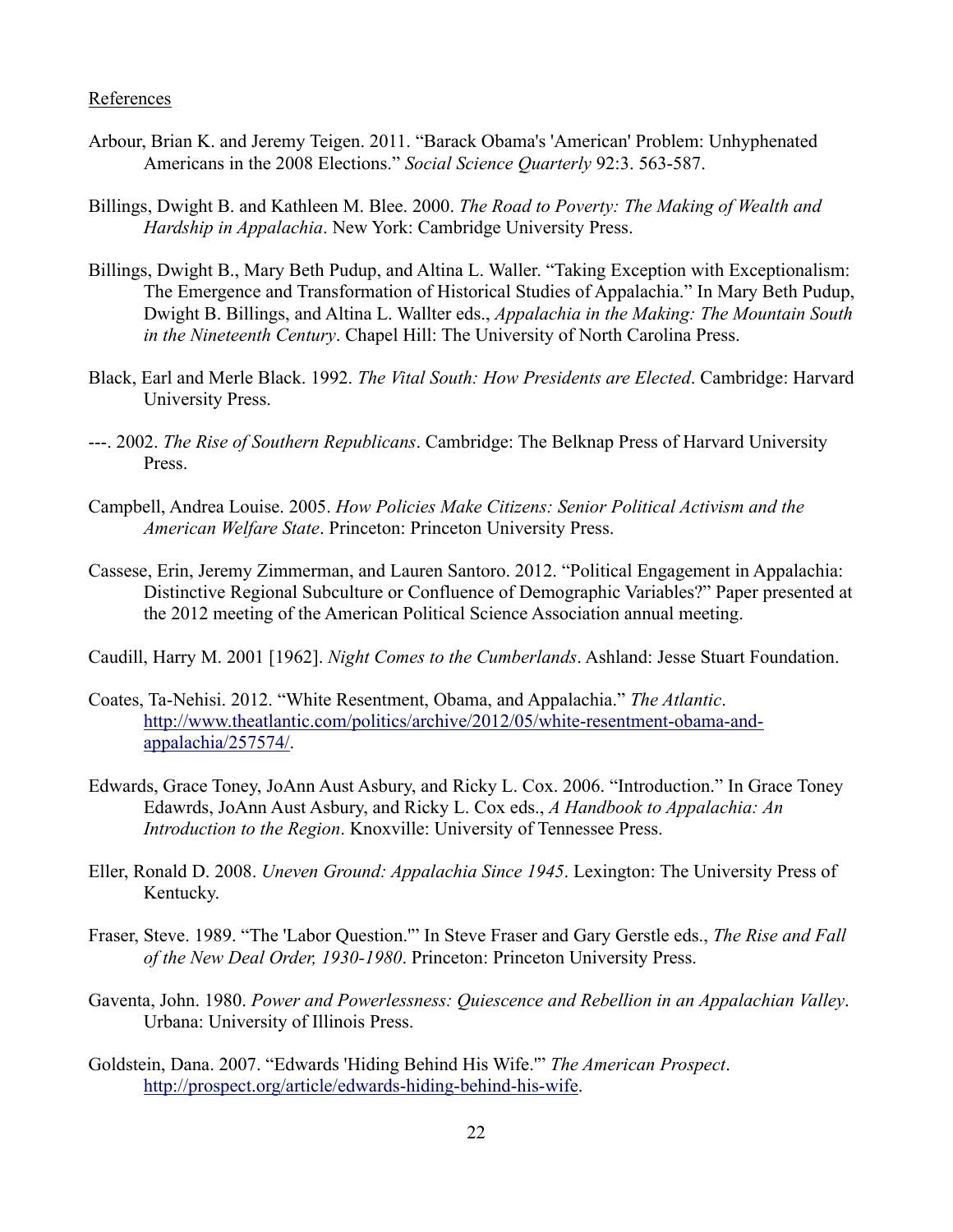- Goodsell, Charles T. 1981. "Looking Once Again at a Human Service Bureaucracy." *Journal of Politics* 43(3). 763-778.
- Jaros, Dean, Herbert Hirsch, and Frederic J. Fleron, Jr. 1968. "The Malevolent Leader: Political Socialization in an American Sub-Culture." *American Political Science Review* 62(2). 564-575.
- Jennings, Kent M. and Richard G. Niemi. 1968. "The Transmission of Political Values from Parent to Child." *American Political Science Review* 62(1). 169-184.
- Key, V. O., Jr. 1949 [2006]. *Southern Politics in State and Nation*. Knoxville: University of Tennessee Press.
- ---. 1966. *The Responsible Electorate: Rationality in Presidential Voting, 1936-1960*. Cambridge: Belknap Press of Harvard University Press.
- Kousser, J. Morgan. 2010. "The Immutability of Categories and the Reshaping of Southern Politics." *Annual Review of Political Science* 13. 365-383.
- Lublin, David and D. Stephen Voss. 2000. "Racial Redistricting and Realignment in Southern State Legislatures." *American Journal of Political Science* 44(4). 792-810.
- MacGillis, Alec. 2012. "A Gift for Snickering Pundits: A Map." *The New Republic*. http://www.newrepublic.com/blog/the-stump/103584/gift-snickering-pundits-map.
- Margalit, Yotam. 2012. "Lost in Globalization: Economic Integration and the Politics of Discontent." *International Studies Quarterly* 46. 484-500.
- Obermiller, Phillip J., Michael E. Maloney, and Pauletta Hansel. "Appalachians Outside the Region." In Grace Toney Edawrds, JoAnn Aust Asbury, and Ricky L. Cox eds., *A Handbook to Appalachia: An Introduction to the Region*. Knoxville: University of Tennessee Press.
- Potts, Monica. 2012. "Pressing on the Upward Way." *The American Prospect*. http://prospect.org/article/pressing-upward-way.
- Preston, Julia. 2009. "A Slippery Place in the U.S. Workforce." *New York Times*. http://www.nytimes.com/2009/03/22/us/22immig.html.
- Scheve, Kenneth F. and Matthew J. Slaughter. 2001. "What Determines Individual Trade-Policy Preferences?" *Journal of International Economics* 54. 267-292.
- Seelye, Katharine Q. 2011. "Obama is Facing a Replay of '08 Hurdles in 'Hillary Country,' Pa." *New York Times*. http://www.nytimes.com/2011/11/30/us/politics/obama-faces-hurdles-in-hillary country-in- pennsylvania.html.
- Shannon, Thomas R. 2006. "The Economy of Appalachia." In Grace Toney Edawrds, JoAnn Aust Asbury, and Ricky L. Cox eds., *A Handbook to Appalachia: An Introduction to the Region*.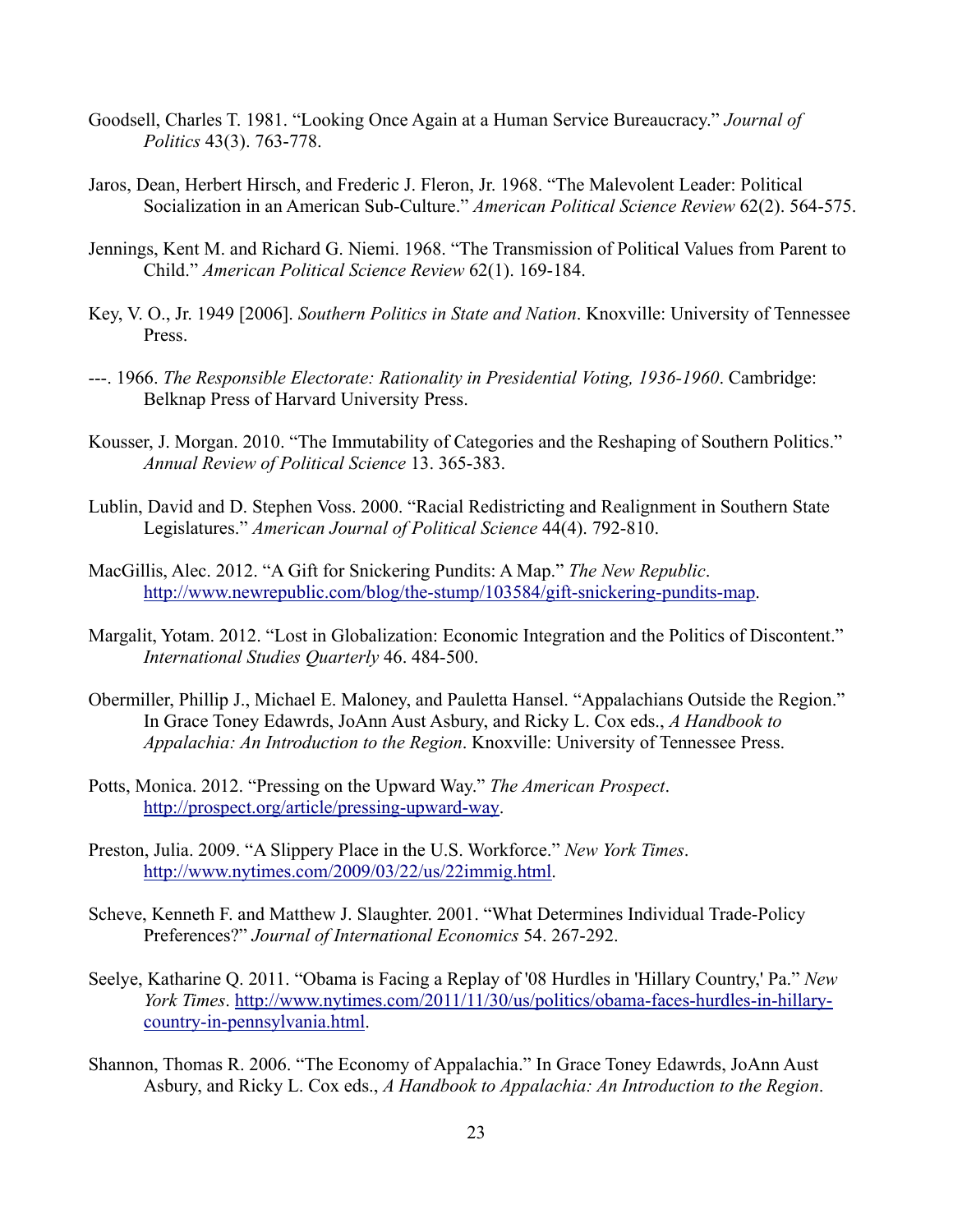Knoxville: University of Tennessee Press.

- Straw, Richard. "Appalachian History." In Grace Toney Edwards, JoAnn Aust Asbury and Ricky L. Cox eds., *A Handbook to Appalachia: An Introduction to the Region*. Knoxville: University of Tennessee Press.
- Wagner, Melinda Bollar. 2006. "Religion in Appalachia." In Grace Toney Edwards, JoAnn Aust Asbury and Ricky L. Cox eds., *A Handbook to Appalachia: An Introduction to the Region*. Knoxville: University of Tennessee Press. 181-198.
- White, Steven. Forthcoming. "The Heterogeneity of Southern White Distinctiveness." *American Politics Research*.
- Williams, John Alexander. 2002. *Appalachia: A History*. Chapel Hill: The University of North Carolina Press.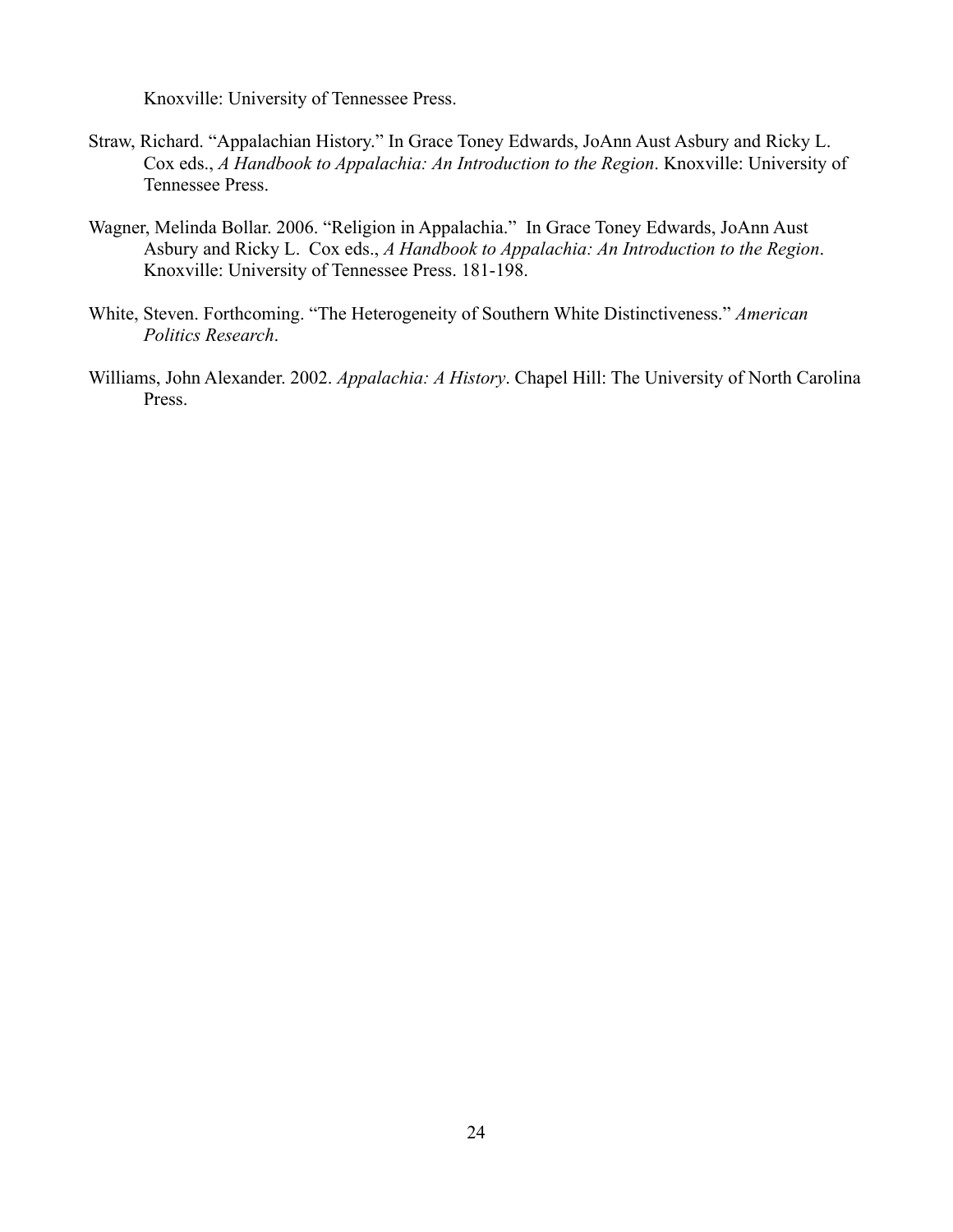#### **Appendix**

Here, I briefly address several potential theoretical and methodological objections to the analysis presented in this paper.

One theoretical possibility is this is just partisanship. In other words, it's not that Appalachian residents are more anti-gay rights, per se, but rather they are simply more likely to adhere to the Republican Party in the  $21^{st}$  century. Certainly partisanship has a large impact on many political issue attitudes. However, the "value added" to the model of including the Appalachia variables in addition to partisanship is vast. The coefficients themselves are suggestive of this, but a comparison of the AIC values also support the inclusion of the additional regional parameters. Indeed, in some cases partisanship isn't even all that helpful (e..g, Democratic partisanship actually has no statistical relationship with trade preferences, nor does self-placement on the five-point political ideology scale), but the Appalachian term is. Finally, the "direction" of the Appalachia effect isn't consistently in the conservative direction. While Appalachian residents are more culturally conservative in a manner consistent with GOP issue positions, Appalachian antipathy to free trade is at odds with the Republican Party's economics platform. Indeed, support for labor unions in Central Appalachia is especially at odds with the core of the GOP's economic agenda.

Another theoretical possibility is that this is just "unhyphenated Americanism," as described by Arbour and Teigen (2011). They describe how Americans who identify as ethnically "American" tended to disproportionately reject Barack Obama's presidential candidacy in 2008, regardless of region and other demographic characteristics. I certainly view this paper as complementary to their work. As they note, many "unhyphenated Americans" reside in Appalachian counties, although not all do. However, I argue the focus is sufficiently different to allow these two research agendas to peacefully coexist. For scholars of state and regional politics particularly, I argue the geographical category of Appalachia merits attention on its own right, regardless of what demographic characteristics it might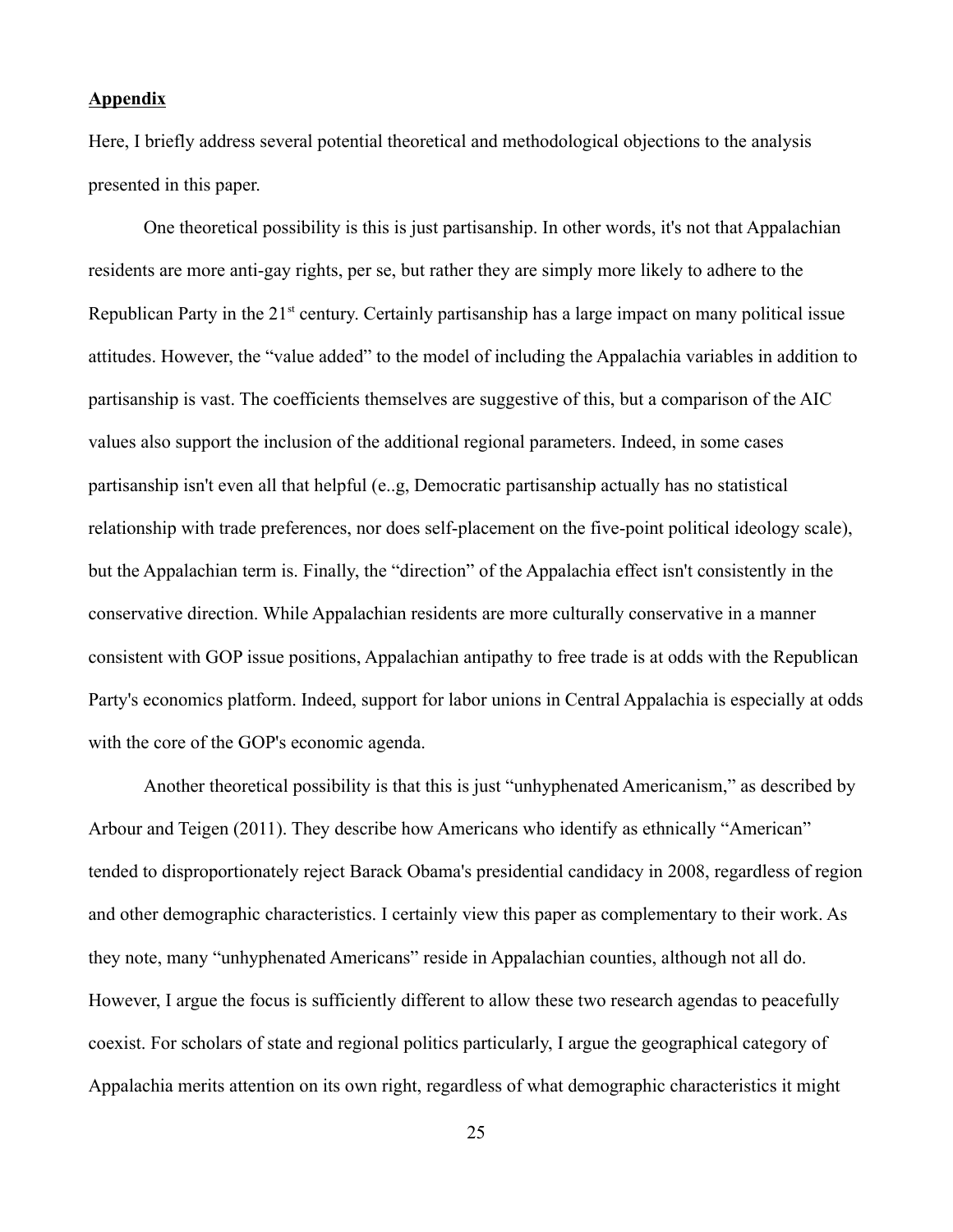disproportionately contain. White ethnicity and geography are not the same substantive focus. Further, by looking at issues like anti-trade attitudes, this analysis likewise brings in new issues not covered by Arbour and Teigen's project, which is primarily about presidential vote choice. In conclusion, while I think their work is excellent, I think the study of Appalachia *per se* also merits attention, particularly for scholars of state and regional politics.

More specific to the trade models, one could also quite reasonably ask why education and income serve as proxies for factor endowments. I am at least partly willing to defer to specialists in the literature on free trade preferences, who have often used it in this way. However, even if education and income can have other sorts of effects on trade preferences, they still serve as a useful control variable, since I am really interested in the *additional* explanatory leverage gained by looking at residence in Appalachia, accounting for such other factors. What's really important to this analysis with reference to the trade models is not testing the factor endowments framework, per se, but rather assessing what Appalachian effect remains once many other competing explanatory variables are accounted for.

In terms of model specification, it might be the case that the Appalachia variable is capturing an almost entirely rural population, while the non-Appalachian South variable is including urban areas. Since there are control variables for size of place, this difference should roughly be averaged over. However, if only the rural, non-Appalachian South is compared directly to only the rural, Appalachian counties, the general pattern still holds. The difference between Appalachia and the non-Appalachian South is not simply a function of rural vs. urban differences in their composition. In particular, it is important to note that the strongest Appalachia effects are actually Central Appalachia, which is distinctive from both the non-Appalachian rural South as well as the Appalachian rural ex-Confederacy.<sup>9</sup> Rural eastern Kentucky is simply more anti-trade, more anti-gay rights, etc., than similar rural areas, I think.

<sup>9</sup> The final version of this paper will have tables in the appendix with regression results.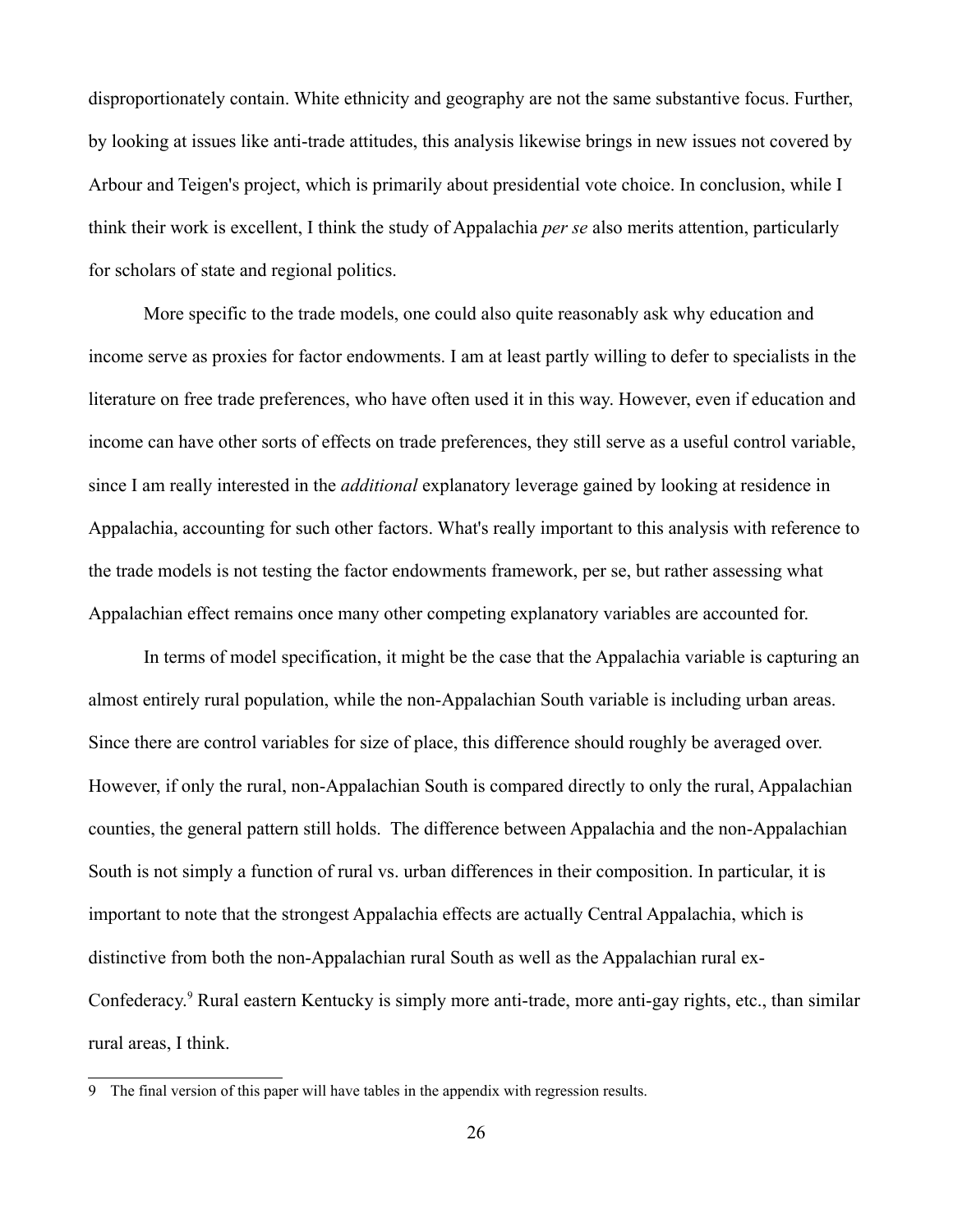Another concern deals with baselines and comparisons. In this paper, the "effect" of Appalachia – or subsets of it – is estimated with reference to a Midwestern baseline, and compared to other regional divisions. Another possibility is to compare Appalachia with another set of largely white, economically distressed areas, such as the Ozarks. However, while theoretically interesting, this is methodologically difficult because unlike Appalachia, the Ozarks are not defined by county boundaries. It is likewise not as politically salient (i.e., there was no federal initiative to define the Ozarks, as there was with Appalachia in the 1960s). I also think this is ultimately a different, albeit complementary, project to the one presented here. For scholars of state and regional politics, I think Appalachia *per se* is sufficiently important to merit its own paper.

Finally, one data concern is how NAES can be said to be representative at the county-level. The NAES is better than the ANES and GSS because the latter two surveys use a cluster sampling design, while the NAES uses random digit dialing. As such, while it is not necessarily the case that we should trust the disaggregated estimate of, say, Owsley County, Kentucky (because the N is far too small), we should be able to trust the disaggregated estimate of the 420 counties that make up "Appalachia," at least in the NAES (random digit dialing, plus a sufficiently large N, provides the best possible way to distinguish Appalachian residents, relative to non-Appalachian ones). This is not true for the ANES and GSS, because their cluster sample design is not designed to be representative at this level. Indeed, even state-level disaggregation would not necessarily be representative in the ANES and GSS datasets, while it would be in the NAES.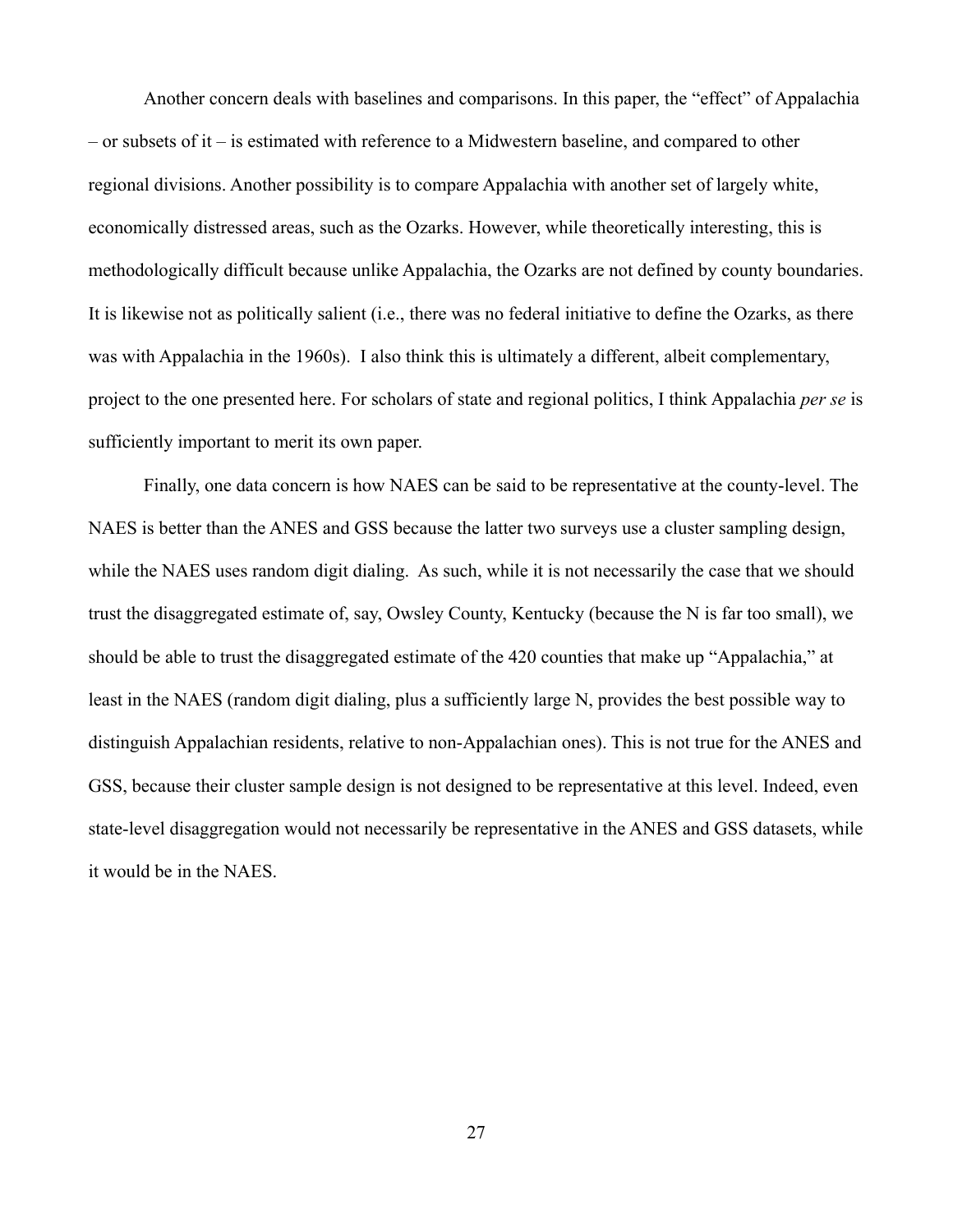|                           | Labor Unions | Gay Orgs.  | Muslims    |
|---------------------------|--------------|------------|------------|
| Appalachia                | $-0.04$      | $0.72***$  | $0.33***$  |
|                           | (0.05)       | (0.06)     | (0.06)     |
| Non-Appalachian South     | 0.04         | $0.24***$  | $0.29***$  |
|                           | (0.04)       | (0.05)     | (0.05)     |
| <b>Border South</b>       | $-0.14*$     | $0.20**$   | 0.04       |
|                           | (0.06)       | (0.06)     | (0.07)     |
| Northeast                 | $-0.04$      | $-0.60***$ | $-0.13**$  |
|                           | (0.04)       | (0.05)     | (0.05)     |
| West                      | $0.11*$      | $-0.27***$ | $-0.03$    |
|                           | (0.05)       | (0.05)     | (0.05)     |
| Ideology                  | $0.34***$    | $0.99***$  | $0.25***$  |
|                           | (0.02)       | (0.02)     | (0.02)     |
| Democrat                  | $-0.79***$   | $-0.33***$ | $-0.05$    |
|                           | (0.04)       | (0.04)     | (0.04)     |
| Republican                | $0.47***$    | $0.71***$  | $0.26***$  |
|                           | (0.04)       | (0.04)     | (0.04)     |
| Female                    | $-0.20***$   | $-0.52***$ | $-0.29***$ |
|                           | (0.03)       | (0.03)     | (0.03)     |
| Age                       | $0.01***$    | $0.03***$  | $0.01***$  |
|                           | (0.00)       | (0.00)     | (0.00)     |
| Household Income          | $0.18***$    | $-0.07***$ | $-0.04***$ |
|                           | (0.01)       | (0.01)     | (0.01)     |
| High School               | $-0.31***$   | $0.49***$  | $0.45***$  |
|                           | (0.04)       | (0.04)     | (0.04)     |
| College Degree            | $0.09*$      | $-0.52***$ | $-0.41***$ |
|                           | (0.04)       | (0.04)     | (0.04)     |
| <b>Black</b>              | $-0.73***$   | $0.88***$  | $-0.13*$   |
|                           | (0.06)       | (0.06)     | (0.06)     |
| Latino                    | $-0.71***$   | $0.37***$  | $0.43***$  |
|                           | (0.07)       | (0.07)     | (0.08)     |
| Union                     | $-1.49***$   | $0.16***$  | 0.04       |
|                           | (0.04)       | (0.04)     | (0.05)     |
| Urban                     | $-0.07$      | $-0.25***$ | 0.00       |
|                           | (0.04)       | (0.04)     | (0.04)     |
| Rural                     | $0.08*$      | $0.51***$  | $0.28***$  |
|                           | (0.04)       | (0.04)     | (0.04)     |
| Constant                  | $2.57***$    | $2.32***$  | $3.62***$  |
|                           | (0.10)       | (0.10)     | (0.11)     |
| Adjusted $\overline{R^2}$ | .20          | 0.28       | 0.07       |
| <b>AIC</b>                | 111750       | 123864     | 109837     |
| Log lik.                  | $-55856$     | $-61913$   | -54899     |
| N                         | 24560        | 26163      | 23374      |

Table 1: OLS Models

Standard errors in parentheses.  $^* p < 0.05$ ,  $^{**} p < 0.01$ ,  $^{***} p < 0.001$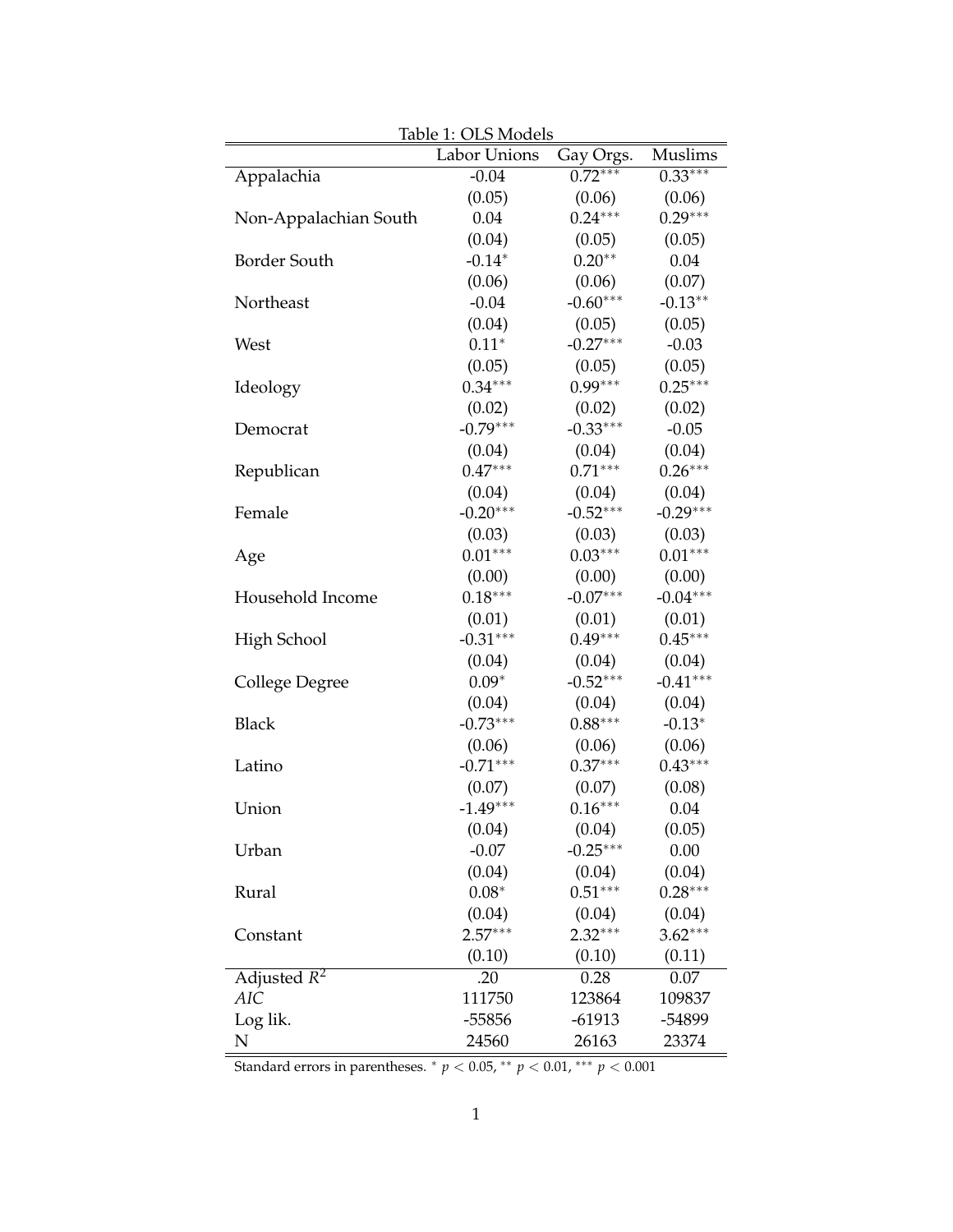| Table 2: Logit Models       |            |              |            |
|-----------------------------|------------|--------------|------------|
|                             | Trade      | <b>Trade</b> | Healthcare |
| Appalachia                  | $-0.29***$ | $-0.23***$   | 0.08       |
|                             | (0.03)     | (0.06)       | (0.06)     |
| Non-Appalachian South       | 0.00       | 0.02         | 0.00       |
|                             | (0.03)     | (0.05)       | (0.05)     |
| Border South                | 0.05       | $0.15*$      | $-0.12$    |
|                             | (0.04)     | (0.07)       | (0.07)     |
| Northeast                   | $0.16***$  | $0.19***$    | $-0.16**$  |
|                             | (0.03)     | (0.05)       | (0.05)     |
| West                        | 0.02       | $-0.02$      | $-0.01$    |
|                             | (0.03)     | (0.05)       | (0.05)     |
| Ideology                    | 0.01       | 0.03         | $0.58***$  |
|                             | (0.01)     | (0.02)       | (0.02)     |
| Democrat                    | $-0.01$    | $-0.08$      | $-0.66***$ |
|                             | (0.02)     | (0.04)       | (0.04)     |
| Republican                  | $0.26***$  | $0.19***$    | $0.81***$  |
|                             | (0.02)     | (0.04)       | (0.04)     |
| Female                      | $0.16***$  | $0.27***$    | $-0.16***$ |
|                             | (0.02)     | (0.04)       | (0.04)     |
| Age                         | $-0.02***$ | $-0.02***$   | $0.01***$  |
|                             | (0.00)     | (0.00)       | (0.00)     |
| Household Income            | $0.03***$  | $0.02*$      | $0.09***$  |
|                             | (0.01)     | (0.01)       | (0.01)     |
| High School                 | $0.07*$    | 0.05         | $-0.14**$  |
|                             | (0.03)     | (0.05)       | (0.05)     |
| College Degree              | $0.34***$  | $0.23***$    | 0.03       |
|                             | (0.02)     | (0.04)       | (0.05)     |
| <b>Black</b>                | 0.01       | 0.07         | $-0.45***$ |
|                             | (0.04)     | (0.07)       | (0.07)     |
| Latino                      | $0.72***$  | $0.56***$    | $-0.26**$  |
|                             | (0.04)     | (0.08)       | (0.09)     |
| Union                       | $-0.46***$ | $-0.49***$   | $-0.07$    |
|                             | (0.03)     | (0.05)       | (0.05)     |
| Urban                       | $-0.01$    | 0.01         | 0.01       |
|                             | (0.02)     | (0.04)       | (0.04)     |
| Rural                       | $-0.17***$ | $-0.11*$     | $-0.14**$  |
|                             | (0.03)     | (0.05)       | (0.05)     |
| <b>Restrict Immigration</b> |            | $-0.45***$   |            |
|                             |            | (0.04)       |            |
| Constant                    | $0.40***$  | $0.55***$    | $-2.93***$ |
|                             | (0.06)     | (0.11)       | (0.12)     |
| Pseudo $R^2$                | .04        | .04          | .19        |
| AIC                         | 60387      | 18797        | 18944      |
| Log lik.                    | $-30174$   | -9378        | $-9453$    |
| ${\bf N}$                   | 45371      | 14149        | 16988      |
|                             |            |              |            |

Table 2: Logit Models

Standard errors in parentheses. ⇤ *p <* 0.05, ⇤⇤ *p <* 0.01, ⇤⇤⇤ *p <* 0.001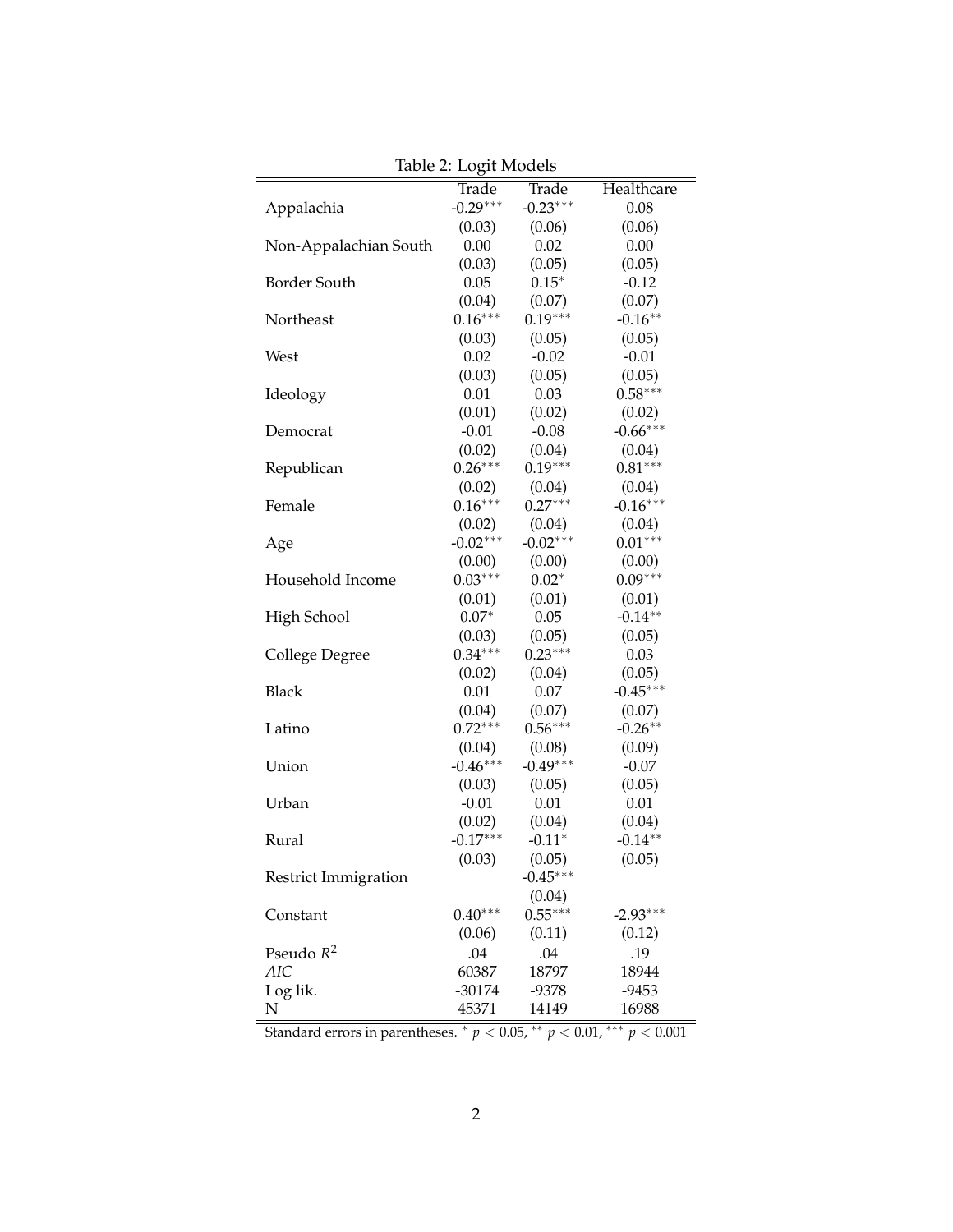| <u> Iable 3: Ordered Probit Models</u> |                      |                      |  |
|----------------------------------------|----------------------|----------------------|--|
|                                        | Gay Marriage         | Abortion             |  |
| Appalachia                             | $0.32***$            | $0.18***$            |  |
|                                        | (0.02)               | (0.02)               |  |
| Non-Appalachian South                  | $0.13***$            | $-0.02$              |  |
|                                        | (0.02)               | (0.02)               |  |
| Border South                           | $0.13***$            | $0.05*$              |  |
|                                        | (0.02)               | (0.02)               |  |
| Northeast                              | $-0.30***$           | $-0.20***$           |  |
|                                        | (0.02)               | (0.02)               |  |
| West                                   | $-0.15***$           | $-0.24***$           |  |
|                                        | (0.02)               | (0.02)               |  |
| Ideology                               | $0.43***$            | $0.39***$            |  |
|                                        | (0.01)               | (0.01)               |  |
| Democrat                               | $-0.10***$           | $-0.15***$           |  |
|                                        | (0.02)               | (0.01)               |  |
| Republican                             | $0.38***$            | $0.26***$            |  |
|                                        | (0.02)               | (0.02)               |  |
| Female                                 | $-0.19***$           | $-0.00$              |  |
|                                        |                      | (0.01)               |  |
|                                        | (0.01)<br>$0.01***$  | $-0.00***$           |  |
| Age                                    |                      |                      |  |
|                                        | (0.00)               | (0.00)<br>$-0.07***$ |  |
| Household Income                       | $-0.04***$           |                      |  |
|                                        | (0.00)               | (0.00)<br>$0.17***$  |  |
| High School                            | $0.21***$            |                      |  |
|                                        | (0.02)               | (0.02)               |  |
| College Degree                         | $-0.14***$           | $-0.11***$           |  |
|                                        | (0.02)               | (0.01)               |  |
| <b>Black</b>                           | $0.67***$            | $0.19***$            |  |
|                                        | (0.02)               | (0.02)               |  |
| Latino                                 | $0.21***$            | $0.42***$            |  |
|                                        | (0.03)               | (0.03)               |  |
| Union                                  | $0.06***$            | 0.01                 |  |
|                                        | (0.02)               | (0.02)               |  |
| Urban                                  | $-0.06***$           | $-0.04**$            |  |
|                                        | (0.02)               | (0.01)               |  |
| Rural                                  | $0.21***$            | $0.11***$            |  |
|                                        | (0.02)               | (0.02)               |  |
| Cut 1                                  | $1.\overline{12***}$ | $0.\overline{21***}$ |  |
|                                        | (0.04)               | (0.04)               |  |
| $\overline{\mathrm{Cut2}}$             | $2.18***$            | $0.85***$            |  |
|                                        | (0.04)               | (0.04)               |  |
| Cut3                                   |                      | $2.15***$            |  |
|                                        |                      | (0.04)               |  |
| Pseudo $\overline{R^2}$                | .17                  | .11                  |  |
| <b>AIC</b>                             | 63270                | 86066                |  |
| Log lik.                               | $-31615$             | -43012               |  |
| N                                      | 34635                | 36885                |  |
|                                        |                      |                      |  |

Table 3: Ordered Probit Models

Standard errors in parentheses.  $p < 0.05$ ,  $* p < 0.01$ ,  $** p < 0.001$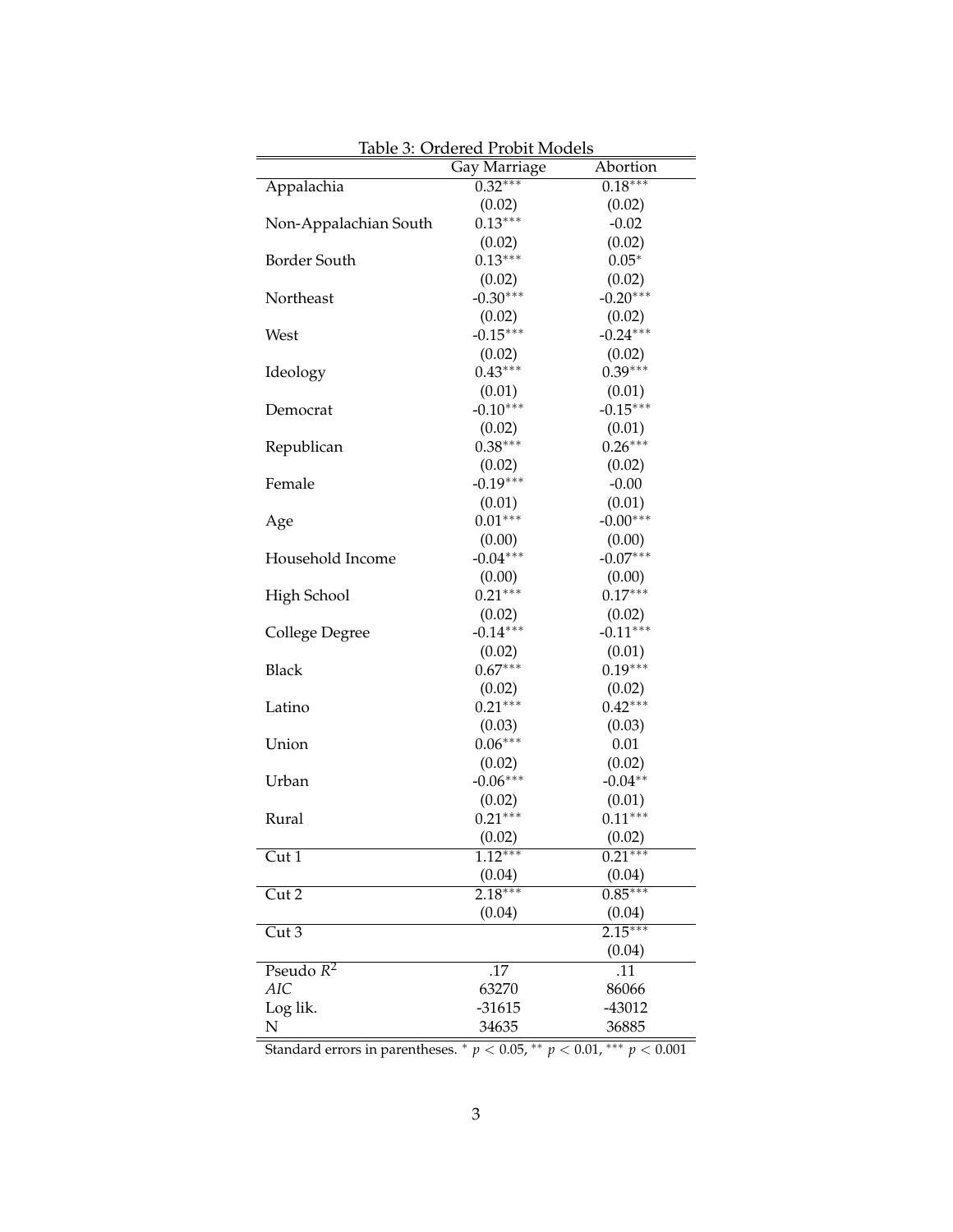|                          | havie il sastegional suo illeacio |            |           |
|--------------------------|-----------------------------------|------------|-----------|
|                          | Labor Unions                      | Gay Orgs.  | Muslims   |
| Northern Appalachia      | 0.02                              | $0.58***$  | 0.02      |
|                          | (0.08)                            | (0.09)     | (0.09)    |
| North Central Appalachia | $-0.32*$                          | $0.61***$  | 0.14      |
|                          | (0.15)                            | (0.16)     | (0.18)    |
| Central Appalachia       | $-0.63***$                        | $1.17***$  | $0.49*$   |
|                          | (0.17)                            | (0.18)     | (0.19)    |
| South Central Appalachia | $-0.06$                           | $0.78***$  | $0.63***$ |
|                          | (0.11)                            | (0.12)     | (0.13)    |
| Southern Appalachia      | 0.16                              | $0.78***$  | $0.62***$ |
|                          | (0.10)                            | (0.10)     | (0.11)    |
| Non-Appalachian South    | 0.05                              | $0.25***$  | $0.33***$ |
|                          | (0.04)                            | (0.05)     | (0.05)    |
| Border South             | $-0.06$                           | $0.19**$   | 0.09      |
|                          | (0.06)                            | (0.07)     | (0.07)    |
| Northeast                | $-0.04$                           | $-0.56***$ | $-0.04$   |
|                          | (0.05)                            | (0.05)     | (0.05)    |
| West                     | $0.13**$                          | $-0.26***$ | 0.01      |
|                          | (0.05)                            | (0.05)     | (0.05)    |
| Adjusted $R^2$           | .20                               | .28        | .07       |
| <b>AIC</b>               | 111739                            | 123863     | 109818    |
| Log lik.                 | $-55846$                          | $-61908$   | -54886    |
| N                        | 24560                             | 26163      | 23374     |

Table 4: Subregional OLS Models

Standard errors in parentheses. ⇤ *p <* 0.05, ⇤⇤ *p <* 0.01, ⇤⇤⇤ *p <* 0.001 Control variables not shown due to space concerns.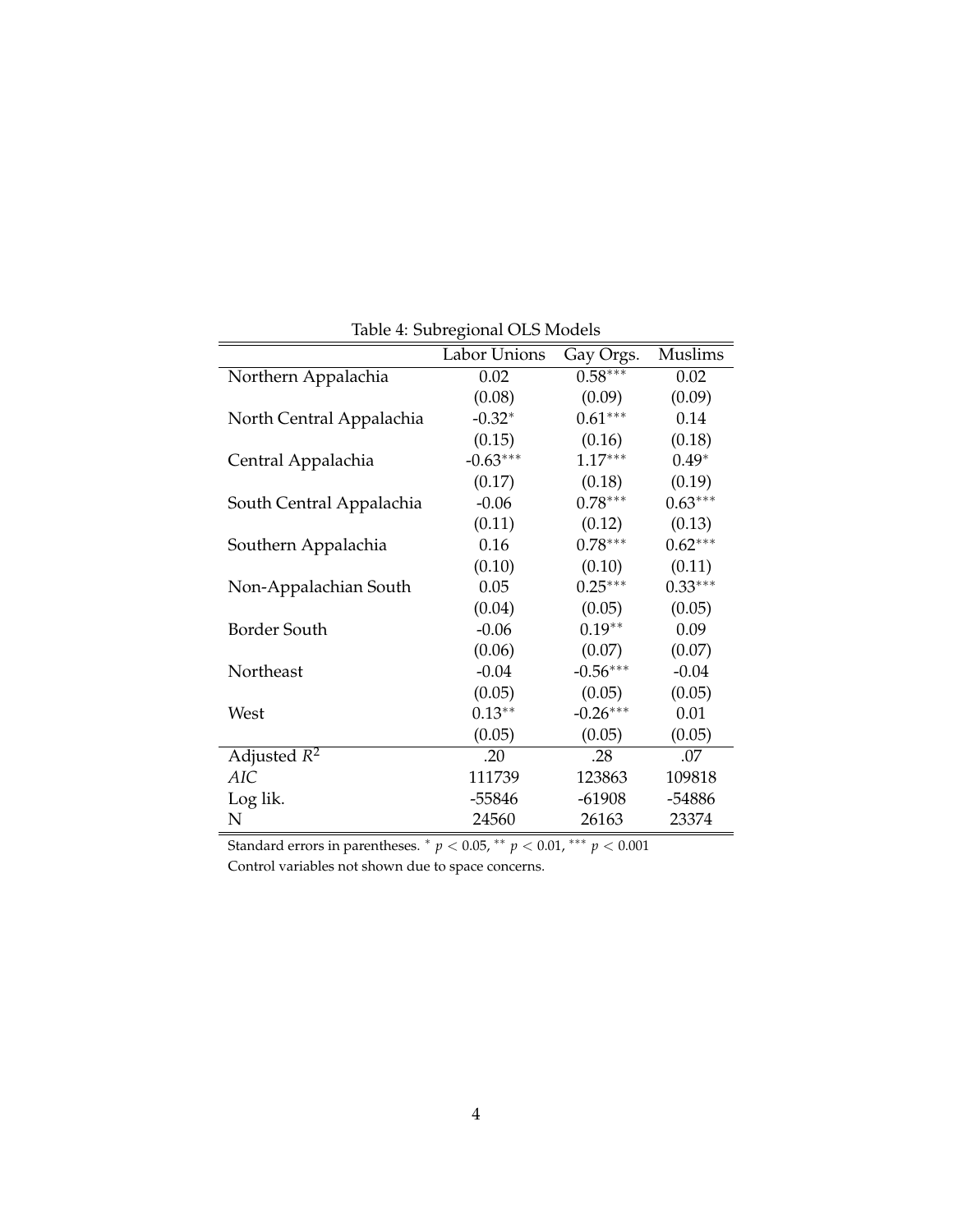| $\circ$                  | $\sigma$<br>Trade | Healthcare |
|--------------------------|-------------------|------------|
| Northern Appalachia      | $-0.25***$        | $0.20*$    |
|                          | (0.05)            | (0.09)     |
| North Central Appalachia | $-0.13$           | $-0.03$    |
|                          | (0.10)            | (0.18)     |
| Central Appalachia       | $-0.61***$        | $-0.20$    |
|                          | (0.12)            | (0.21)     |
| South Central Appalachia | $-0.57***$        | $-0.07$    |
|                          | (0.08)            | (0.13)     |
| Southern Appalachia      | $-0.13*$          | 0.14       |
|                          | (0.06)            | (0.12)     |
| Non-Appalachian South    | $-0.00$           | $-0.00$    |
|                          | (0.03)            | (0.05)     |
| Border South             | 0.06              | $-0.11$    |
|                          | (0.04)            | (0.07)     |
| Northeast                | $0.15***$         | $-0.19***$ |
|                          | (0.03)            | (0.06)     |
| West                     | 0.02              | $-0.01$    |
|                          | (0.03)            | (0.06)     |
| Pseudo $R^2$             | .04               | .19        |
| AIC                      | 60361             | 18947      |
| Log lik.                 | $-30157$          | $-9450$    |
| N                        | 45371             | 16988      |

Table 5: Subregional Logit Models

Standard errors in parentheses. \*  $p < 0.05$ , \*\*  $p < 0.01$ , \*\*\*  $p < 0.001$ Control variables not shown due to space concerns.